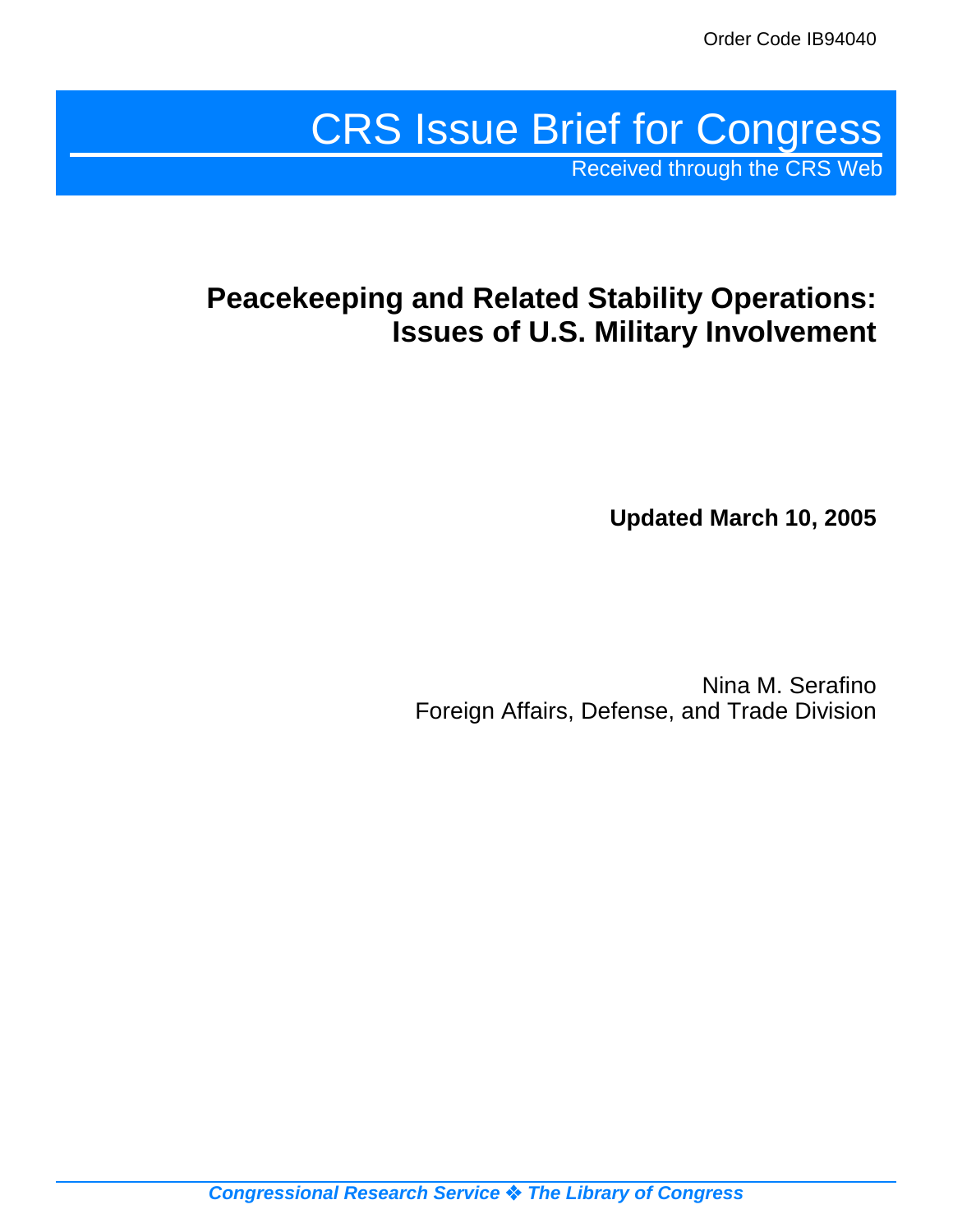## **CONTENTS**

**SUMMARY** 

MOST RECENT DEVELOPMENTS

BACKGROUND AND ANALYSIS

The Definitional Problem

Current U.S. Military Participation in Peacekeeping

The Bush Administration Policy Reductions in Bosnia and Kosovo NATO Peacekeeping and U.S. Operations in Afghanistan Issues Regarding an Extended U.S. Military "Stabilization" Presence in Iraq

Apportioning Responsibilities

Suitability and Desirability as a U.S. Military Mission Debate over U.S. Military Involvement in Nation-Building Proposals to Improve Civilian Capabilities Proposals to Improve Other Nations' Capabilities

Military Capabilities Issue: Readiness vs. Adequacy The Readiness Debate Assessing and Adjusting for the Effects of Peacekeeping and Related Operations on Military Forces Deployment Strains Force Adjustments for Peacekeeping and Related Operations Increasing Use of Reserves in Peacekeeping and Related Operations Debate Over Force Size Debate over Army Force Structure and Restructuring Proposals Current Army Restructuring Defense Science Board 2004 Summer Study NDU 2003 Proposal: New Stabilization and Reconstruction Commands Dedicated Force Proposals Examined by CBO and the Heritage Foundation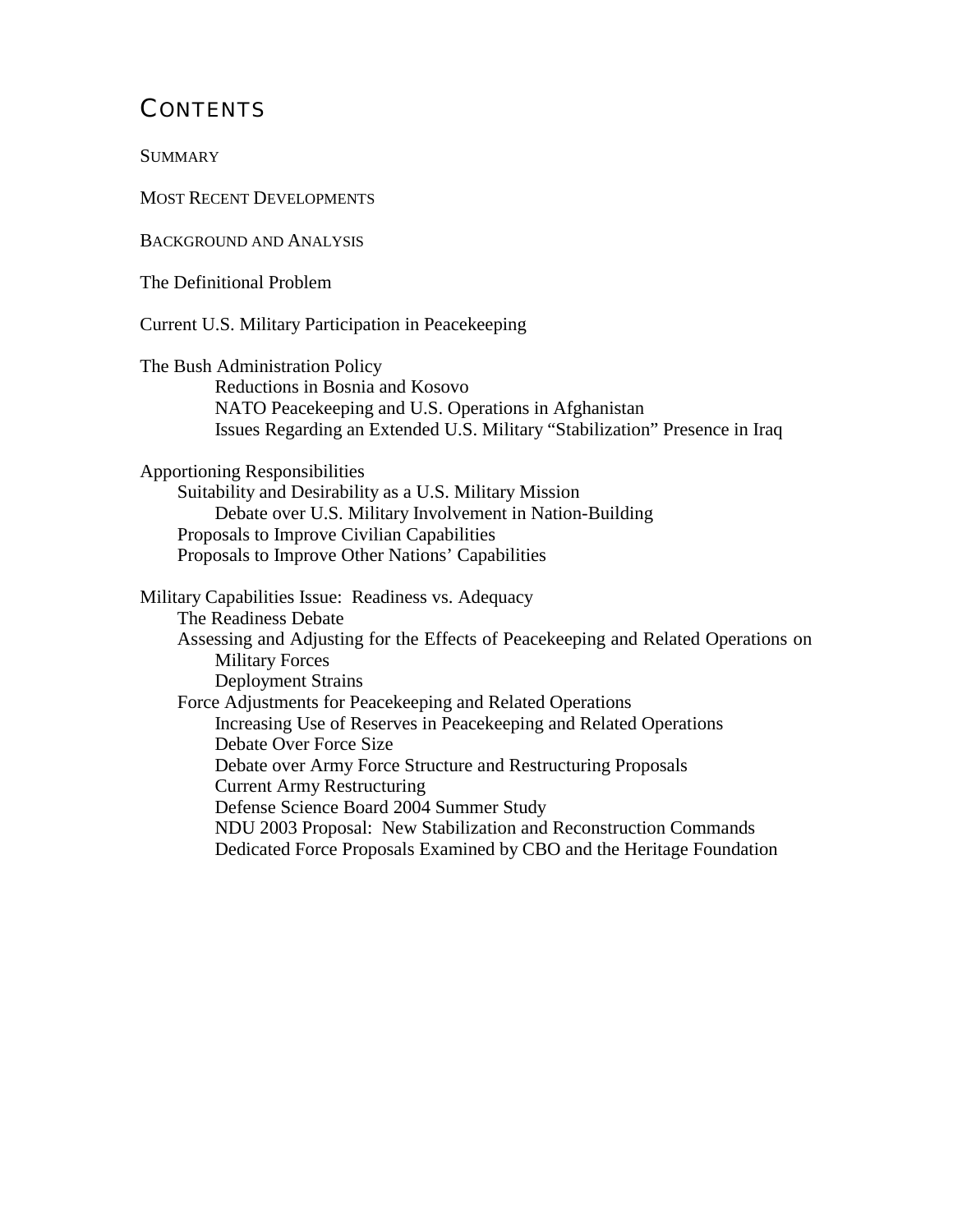## Peacekeeping: Issues of U.S. Military Involvement

## **SUMMARY**

For over a decade, some Members of Congress have expressed reservations about - U.S. military involvement in peacekeeping. The Bush Administration's decision to reduce the commitment of U.S. troops to international peacekeeping seems to reflect a major concern: that peacekeeping duties are detrimental to military "readiness," i.e., the ability of U.S. troops to defend the nation. Others, however, view peacekeeping and related stability operations as a necessary feature of the United States' current and possible future U.S. military activities. With the U.S.-led occupation of Iraq, often referred to as a "stabilization and reconstruction" operation (which manifests some characteristics of a peace operation), concerns about whether U.S. forces are large enough and appropriately configured to carry out that operation over several years dominate that debate. These concerns were heightened by the 9/11 Commission report, which cited Afghanistan, where the Administration has limited U.S. involvement in peacekeeping and nationbuilding, as a sanctuary for terrorists and pointed to the dangers of allowing actual and potential terrorist sanctuaries to exist.

Thousands of U.S. military personnel currently serve in or support peacekeeping operations. The number of troops serving in U.N. operations has decreased dramatically since the mid-1990s. About 24 U.S. servicemembers are serving in five operations under U.N. control. In the Balkans, U.S. troops were withdrawn from the NATO Stabilization Force (SFOR) in Bosnia as a result of the December 2, 2004 end of that mission, but some 1,500 remained with the NATO Kosovo Force (KFOR). About 30,000 more serve in or support peacekeeping operations in South Korea, and roughly 700 serve in the Sinai. In

Iraq, some U.S. troops are involved in lowintensity combat while at the same time performing "nation-building" tasks that have been undertaken in some peacekeeping operations, as are a few hundred U.S. troops in Afghanistan. DOD refers to the latter two as "stabilization" or "stability" operations.

The military "readiness" issue factored heavily into the debate over peacekeeping from the mid-1990s through the early 2000s. Some policymakers worried that peacekeeping costs were draining funds that DOD used to prepare its forces to defend against a threat to U.S. vital interests, that peacekeeping deployments stressed a force whose size was inadequate to handle such operations, and that troops deployed on such operations lost their facility for combat tasks. In the  $108<sup>th</sup>$  Congress, the readiness issue morphed into a capabilities issue, which is likely to continue into the 109<sup>th</sup> Congress, even though peacekeeping deployments are substantially reduced.

With some policymakers and analysts arguing that the uncertainties of the post-September 11 world demand a greater U.S. commitment to curbing ethnic instability, a major issue Congress continues to face is what, if any, adjustments should be made in order for the U.S. military to perform peacekeeping and stability missions — in Afghanistan, Iraq, or elsewhere — with less strain on the force, particularly the reserves. Of particular interest is whether the size and configuration of U.S. forces, especially the Army, should be further modified. Additional issues are whether to augment civilian and international capabilities in order to take over some of the tasks currently performed by U.S. troops.

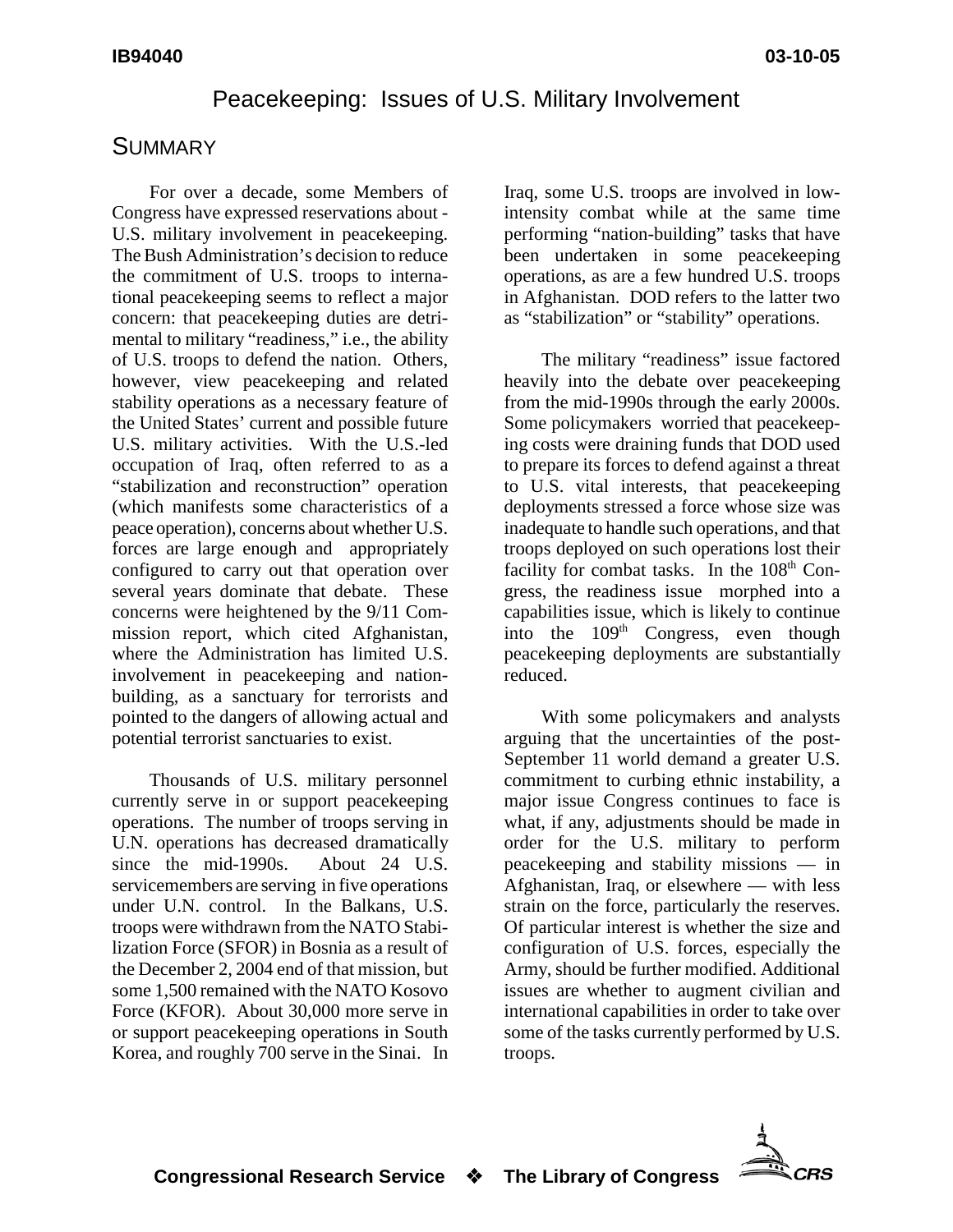## MOST RECENT DEVELOPMENTS

The Defense Science Board 2004 Summer Study, an unclassified version of which was released in December 2004, recommended that the Secretary of Defense direct the Services "to reshape and rebalance their forces to provide a stabilization and reconstruction capability...." It also supported the development of strong civilian capabilities. In its February 2006 funding requests, the Bush Administration asked for substantial funding in FY2005 supplemental appropriations and in the FY2006 budget to develop U.S. civilian capabilities, which many analysts believe would help relieve stresses on military forces.

## BACKGROUND AND ANALYSIS

Many questions have been raised in debate over U.S. involvement in international peacekeeping. These have ranged from the basic question of definition (what is "peacekeeping" and, more recently, how does it relate to "stabilization," "peace enforcement," "reconstruction" and "nation-building"?) to the broad strategic question (how and when does it serve U.S. interests?) to related practical questions (which tasks, if any, must be performed by the U.S. military and which can be delegated to other entities?).

Recently, congressional attention regarding U.S. military involvement in peacekeeping focuses on three issues. For many Members, the salient issue is whether there is a need for the U.S. military to maintain a long-term peacekeeping, or "stabilization and reconstruction" presence in Iraq, Afghanistan, and the Balkans. The second is the suitability and desirability of deploying U.S. troops on peacekeeping and related missions in general, and if deployed, the appropriate role for the military in those situation and the roles that should be taken on by U.S. civilian or international forces. The third is a two-sided capabilities issue: to what extent do peacekeeping and related operations impair the U.S. military's warfighting capability ("readiness"), and, conversely, to what extent should the U.S. armed forces be reorganized to perform peacekeeping effectively so as to alleviate undue stress on the forces?

Although the costs of peacekeeping per se are not as salient an issue as they were several years ago, when the United States participated in or provided substantial military assistance to several U.N. peacekeeping operations, the incremental costs (i.e., the costs over and above the cost of maintaining, training, and equipping the U.S. military in peacetime) of the larger contingency operations in Iraq and Afghanistan are a continuing concern. Cost issues are not addressed in this issue brief. For more information on incremental costs, supplemental appropriations and on attempts to create more efficient methods of funding contingency operations, see CRS Report 98-823, *Military Contingency Funding for Bosnia, Southwest Asia, and Other Operations: Questions and Answers,* and CRS Report RL32141, *Funding for Military and Peacekeeping Operations: Recent History and Precedents*. For information on the cost of U.N. operations, see CRS Issue Brief IB90103, *United Nations Peacekeeping: Issues for Congress*.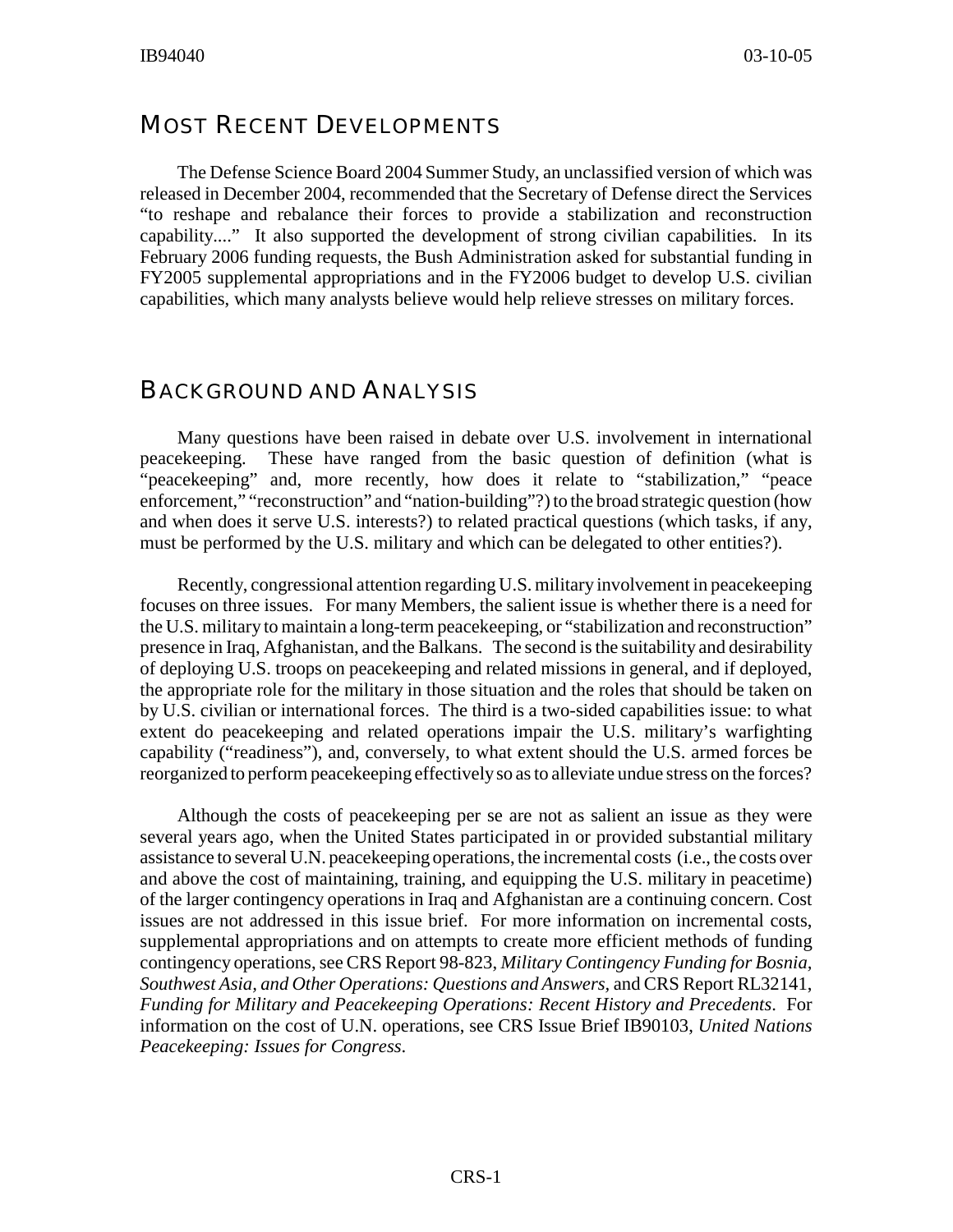## **The Definitional Problem**

"Peacekeeping" is a broad, generic, and often imprecise term to describe the many activities that the United Nations and other international organizations, and sometimes *ad hoc* coalitions of nations or individual nations, undertake to promote, maintain, enforce, or enhance the possibilities for peace. These activities range from providing election observers, re-creating police or civil defense forces for the new governments of those countries, organizing and providing security for humanitarian relief efforts, and monitoring and enforcing cease-fires and other arrangements designed to separate parties recently in conflict.

The definitional problem stems from a semantic dilemma: no single term currently in use can accurately capture the broad and ambiguous nature of all these types of operations. Use of any term with the word "peace" conveys the misleading impression that they are without risk, when, in fact, "peace" operations can place soldiers in hostile situations resembling war. To further complicate the problem of definition, as the concept of peacekeeping has become discredited in the United States, the terminology has shifted. For DOD and many analyses aimed at a DOD audiences, many of these same activities are now encompassed under the rubrics of "stabilization" and "reconstruction" operations.

The use of the term "peacekeeping" gained currency in the late 1950s, when United Nations peacekeeping efforts mostly fit a narrower definition: providing an "interpositional" force to supervise the keeping of a cease-fire or peace accord that parties in conflict had signed. In 1992, the United Nations began to use a broader terminology to describe the different types of peacekeeping activities. In particular, it created the term "peace enforcement" to describe operations in unstable situations where peacekeepers are allowed to use force because of a greater possibility of conflict or a threat to their safety. (For some military analysts, there is virtually no difference between peace enforcement operations and low-intensity conflict, save the existence of a peace plan or agreement that has some degree of local consent.) Subsequently, U.S. executive branch agencies substituted the term "peace operations" for "peacekeeping." Since the early 2000s, the Department of Defense more often uses the term "stability" operations to refer to peace operations (although the term also encompasses other non-combat operations, such as counterdrug operations), and undertakes some peace tasks in the context of reconstruction assistance. Congress has tended to use the term "peacekeeping," as does this issue brief.

## **Current U.S. Military Participation in Peacekeeping**

The level of U.S. military participation in peacekeeping is much reduced from the 1990s, if the occupation force in Iraq is excluded. Still, thousands of U.S. military personnel participate full-time in a variety of activities that fall under the rubric of peacekeeping operations, most endorsed by the United Nations. Very few U.S. military personnel currently serve under U.N. command. As of January 31, 2005, 24 U.S. military personnel were serving in five U.N. peacekeeping or related operations. These operations are located in the Middle East (3 U.S. military observers or "milobs" in the Sinai operation), Georgia (2 milobs), Ethiopia/Eritrea (6 milobs), Liberia (7 milobs and 3 troops), and Haiti (3 troops). Other U.S. forces are deployed in unilateral U.S. operations and coalition operations, most undertaken with U.N. authority. As of the end of 2004, U.S. troops were withdrawn from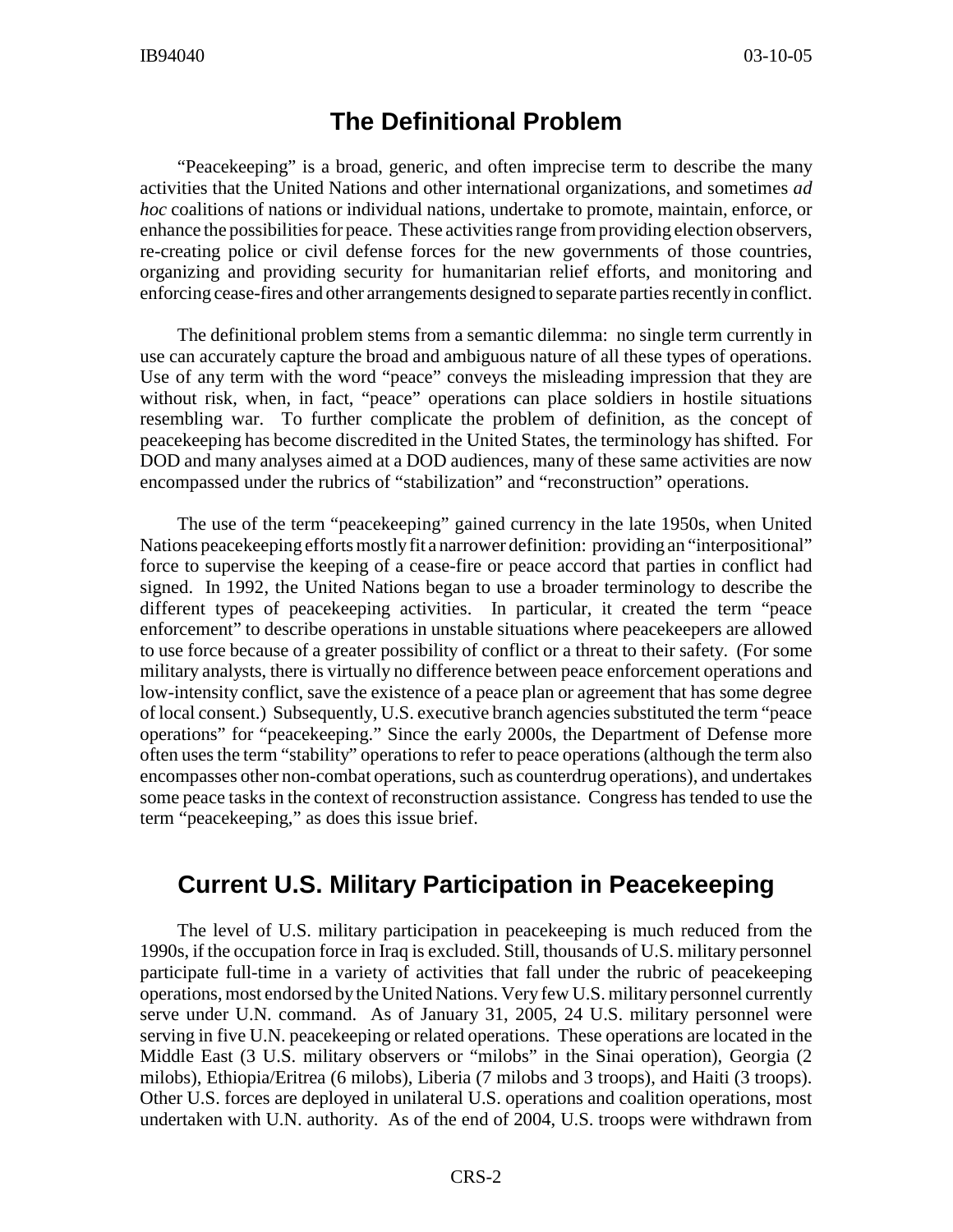Bosnia with the December 2 end of the NATO operation there, but some 1,500 remained with the NATO operation in Kosovo, with others supporting them from Macedonia. (Numbers have fluctuated by the hundreds with troop rotations.) Roughly 700 serve in the Sinai-based coalition Multilateral Force (MFO), which has no U.N. affiliation.

The United States has other troops abroad in operations that are related to, but not counted as, peacekeeping. Some 30,000 U.S. troops serve in South Korea under bilateral U.S.-Republic of Korea agreements and U.N. authority. (Although technically "peacekeeping," this deployment has long been treated as a standard U.S. forward presence mission.) On June 7, South Korean officials announced that the United States intended to withdraw about a third of the 37,000 troops serving at that time by the end of 2005. No U.S. troops serve in NATO peacekeeping operation in Afghanistan, although some 11,000 U.S. troops are present there in other roles), including a few hundred involved in nation-building activities (see section on Afghanistan, below).

## **The Bush Administration Policy**

Despite President Bush's stated dislike for open-ended "nation-building" missions involving U.S. ground forces during his first presidential campaign, as President he has been willing to maintain troops in peacekeeping missions to the extent he deems necessary. (For a discussion of candidate and President Bush's statements on peacekeeping, see CRS Report RL31109, *NATO: Issues for Congress*, by Paul E. Gallis.) During his Administration, Bush has sought and achieved substantial reductions in Bosnia and Kosovo and thus far has resisted calls to provide U.S. troops for the international peacekeeping force in Afghanistan.

In the wake of the coalition invasion of Iraq, the debate over the appropriate role for the United States military in activities encompassed by the term peacekeeping has again moved to the forefront. Although the current military occupation of Iraq falls in a gray area that defies easy definition, with a level of instability that many define as low-intensity conflict rather than peace enforcement, many of the activities that the U.S. military has undertaken there also have been undertaken in past peacekeeping operations. Critics of the Bush Administration have charged that its disdain for peacekeeping has led it to ignore the lessons of past operations and to err in its judgment of the number and type of forces necessary in Iraq, putting the United States and its allies at risk of "losing the peace" there.

**Reductions in Bosnia and Kosovo.** The Bush Administration sought to minimize forces in the two NATO Balkans peacekeeping operations through negotiations with U.S. allies, following established NATO procedures. The U.S. presence in Bosnia dropped steadily during the Bush Administration from some 4,200 participating in the NATO Bosnia Stabilization Force (SFOR) at the beginning of 2001 to under 1,000 in 2004. U.S. participation ended on December 2, 2004, when the European Union assumes responsibility for the operation. U.S. troops may continue to play some role as NATO continues to support the EU with intelligence and assistance in apprehending indicted war criminals. (See CRS Report RS21774, *Bosnia and International Security Forces: Transition from NATO to the European Union in 2004.*) Similarly, the U.S. presence in Kosovo has dropped from some 5,600 involved in the NATO Kosovo Force (KFOR) in early 2001 to about 1,500. (These numbers can fluctuate by the hundreds due to rotations.) In both cases, these reductions have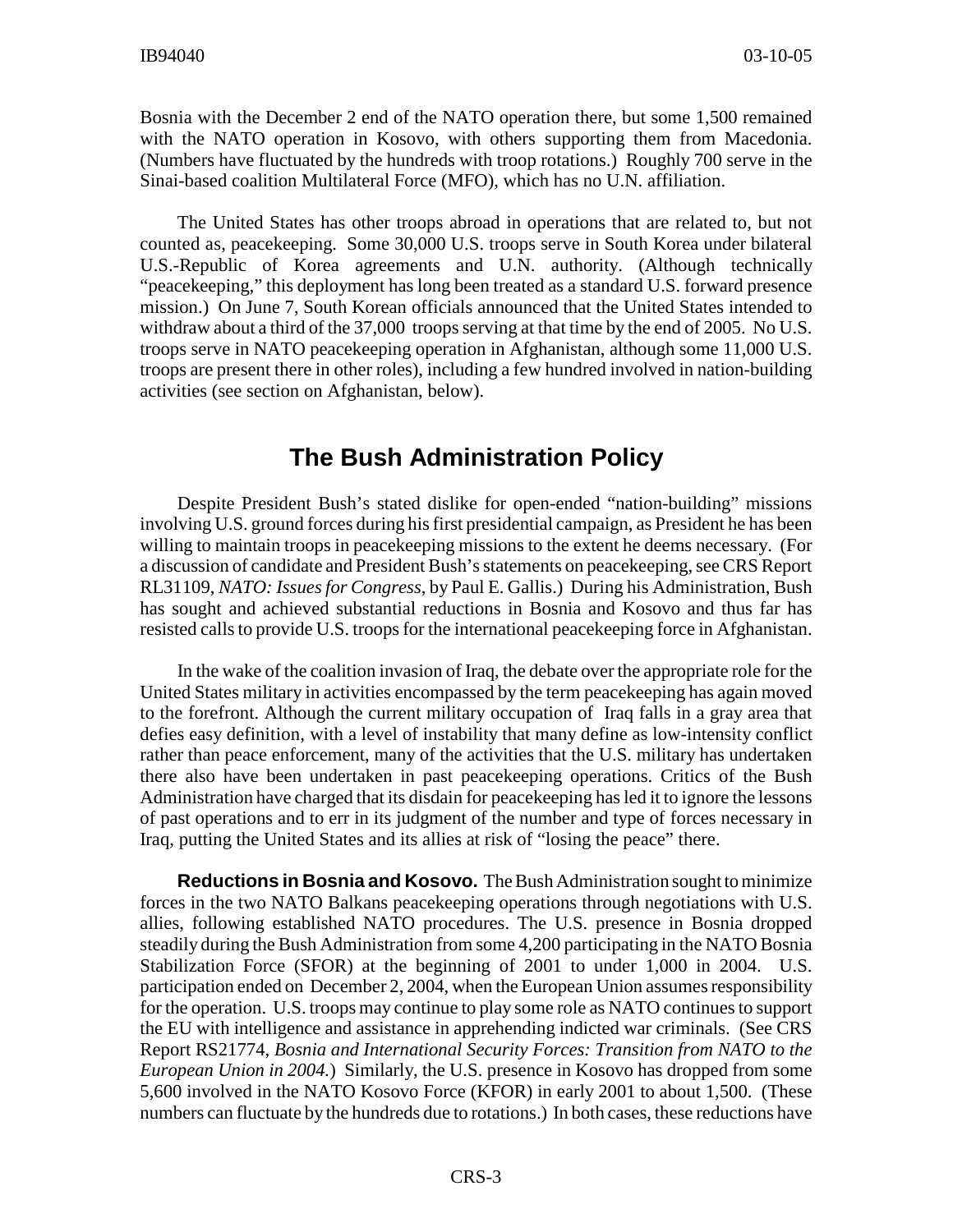taken place in the context of an overall reduction of forces serving in the NATO peacekeeping missions.

**NATO Peacekeeping and U.S. Operations in Afghanistan.** For some time, the Bush Administration has maintained that no U.S. troops would participate in peacekeeping operations in the International Security Assistance Force (ISAF), despite calls by some analysts for a U.S. role. With about 8,500 troops contributed by NATO and non-NATO nations as of January 2004 (according to the latest figures on the NATO website), ISAF patrols Kabul and its immediate surrounding areas under a U.N. Chapter VII authorization and is expanding throughout the country. (NATO assumed command of ISAF on August 11, 2003, just over 18 months after ISAF was formed in January 2002 as an *ad hoc* coalition operation of some 5,000 troops from 18 nations under British command.) The United States has some 11,000 soldiers deployed in Afghanistan, according to DOD, most in continuing combat (hunting Al Qaeda), but others in support, training, and reconstruction missions. U.S. troops provide some assistance to the ISAF, i.e., logistical, intelligence, and quick reaction force support, but they do not engage in ISAF peacekeeping. U.S. troops do, however, provide training and assistance for the formation of an Afghani national military force, an activity which some analysts label "nation-building."

Hundreds of U.S. troops have been involved since December 2002 in the establishment and operation of Provincial Reconstruction Teams (PRTs), which were designed to create a secure environment for aid agencies involved in reconstruction work in areas outside Kabul. Each team includes 60-100 U.S. military personnel (Special Forces and civil affairs reservists) and civilians. As of September 2004, the United States operated 13 PRTs. On January 6, 2004, ISAF (by now under NATO) marked the beginning of its operations outside Kabul when it took over the German-led PRT in Konduz, and it is gradually expanding the number of PRTs throughout the country. Although the U.S. military role in PRTs is not identified as "peacekeeping," its objectives — enhancing security, extending the reach of the central government, and facilitating reconstruction — are similar to those of peacekeeping operations. Some analysts consider it "nation-building." Thus far, the PRTs have not proven controversial in Congress, although some humanitarian organizations have taken issue with them. (For more on PRTs, see CRS Report RL30588, *Afghanistan: Current Issues and U.S. Policy;* the entry on *Afghanistan Reconstruction* in the online CRS Foreign Operations Appropriations Briefing Book, at [http://www.congress.gov/brbk/html/apfor37.html]; and the section on nation-building below.)

**Issues Regarding an Extended U.S. Military "Stabilization" Presence in Iraq.** U.S. troops in Iraq are engaged in a wide variety of activities, the most visible of which are counterinsurgency (i.e., combat) operations but some of which are generally classified as peacekeeping and related stability operations. The type of activities undertaken by U.S. troops varies from area to area, and some commanders have noted that their troops are doing a mix of both types of operations. (However, counterinsurgency techniques include humanitarian and political activities which are also carried out in peace operations.) In the face of what many analysts have perceived as a continuing climate of general lawlessness and insecurity, some critics argue that the United States should deploy a greater number of troops, particularly military police, to provide greater stability. Many argue that an extensive force will be needed for several years to perform a wide spectrum of tasks, particularly providing continuing peacekeeping duties such as providing basic security while Iraqi police and military forces are reconstituted. The deployment is straining U.S. forces,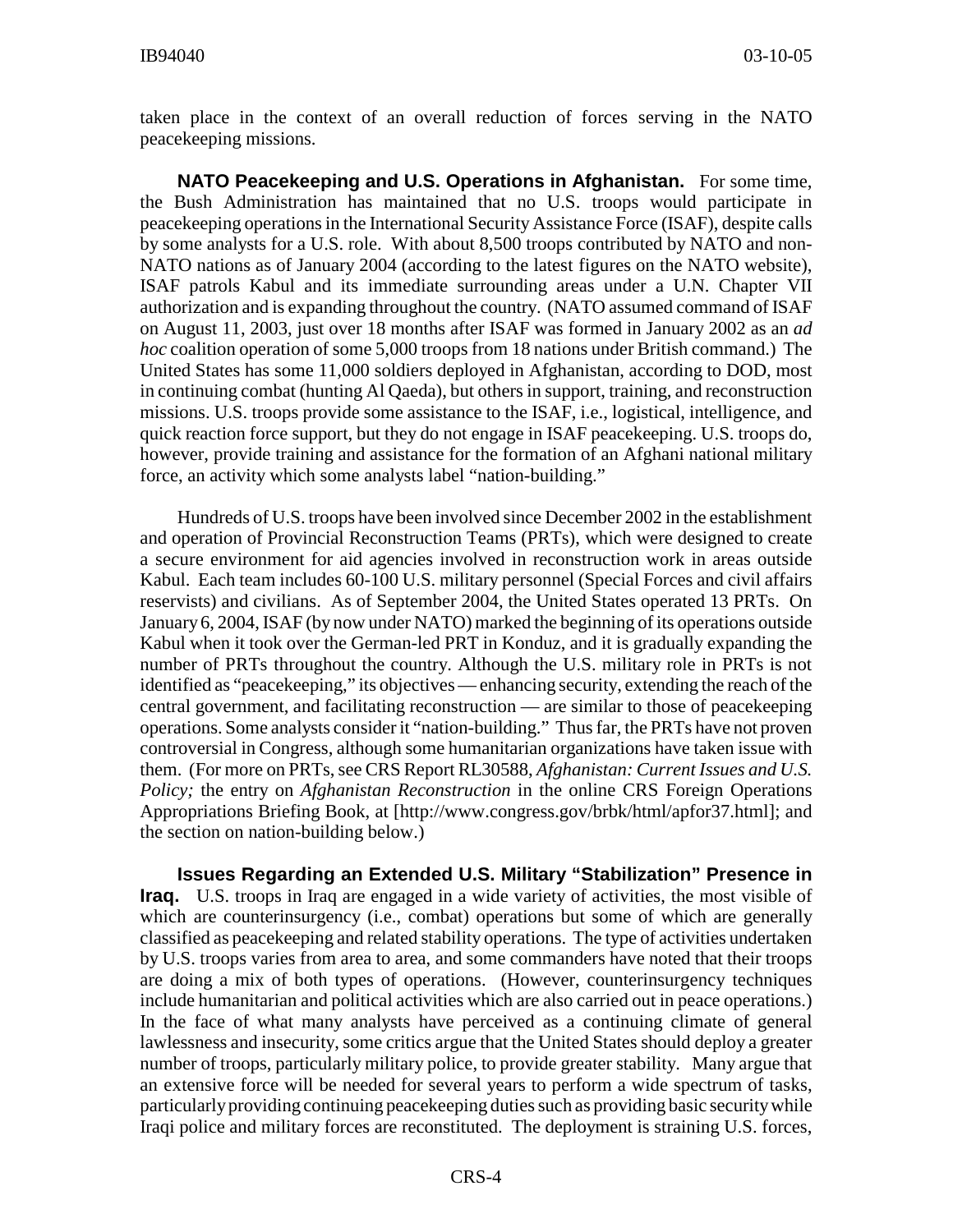however, as the June 2, 2004 "stop loss" announcement that soldiers would not be allowed to retire within 90 days of deploying to Iraq or Afghanistan, and the subsequent announcement to withdraw a third of U.S. soldiers from Korea, are attributed to difficulties in maintaining a sufficient number of troops in Iraq. (See CRS Report RL31701, *Iraq: U.S. Military Operations*, for more information on the U.S. military presence there.)

## **Apportioning Responsibilities**

## **Suitability and Desirability as a U.S. Military Mission**

Some analysts question whether military forces in general and U.S. military forces in particular are, by character, doctrine, and training, suited to carry out peacekeeping operations, and by extension, the related "stabilization" and "reconstruction" tasks of other post-combat environments. One reason given is that military forces cultivate the instincts and skills to be fighters, while the instincts and skills needed for peacekeeping are those inculcated by law enforcement training. (In some peacekeeping operations, however, the military's training to work in highly-disciplined units and employ higher levels of force are seen as inculcating skills necessary for effective performance.) Another reason is that peacekeeping requires a different approach than combat operations. Many senior U.S. military planners hold that successful military action requires "overwhelming" force. U.S. troops are taught to apply "decisive" force to defeat an enemy. Most peacekeeping tasks, however, require restraint, not an "overwhelming" use of force.

As the military has gained more experience with peacekeeping missions and analyzed their requirements, and as some officers and analysts have begun to look more favorably on peacekeeping as a mission, many assert that to be a good peacekeeper, one must first be a good soldier. ("Peacekeeping is not a job for soldiers, but only soldiers can do it," states the Army field manual on peace operations, FM 100-23, in a quote attributed to former U.N. Secretary General Dag Hammarskjold.) In part this argument is based on the recognition that troops in peacekeeping operations need military and combat skills to respond to unanticipated risks, in part it is based on the judgment that the most credible deterrent to those "spoilers" who would disrupt the peace is a soldier well-trained for combat. U.S. military participation in peacekeeping has become regarded more favorably by military officers who have found that although combat skills deteriorate ("degrade"), peace operations can enhance other non-combat skills necessary for combat operations. A recent Heritage Foundation report, *Post-Conflict Operations from Europe to Iraq* by James Jay Carafano, published in July 2004, argues that the armed services should create schools designed to teach concepts and practices needed for post-conflict missions.

Questions also arise as to whether peacekeeping is a desirable mission for U.S. forces. On the one hand, some point out that as representatives of the sole world "superpower," U.S. troops are particularly vulnerable to attempts to sabotage peacekeeping operations by those who want to convince potential followers of their power by successfully engaging U.S. forces. On the other, analysts note that other countries are often reluctant to commit forces if the United States does not.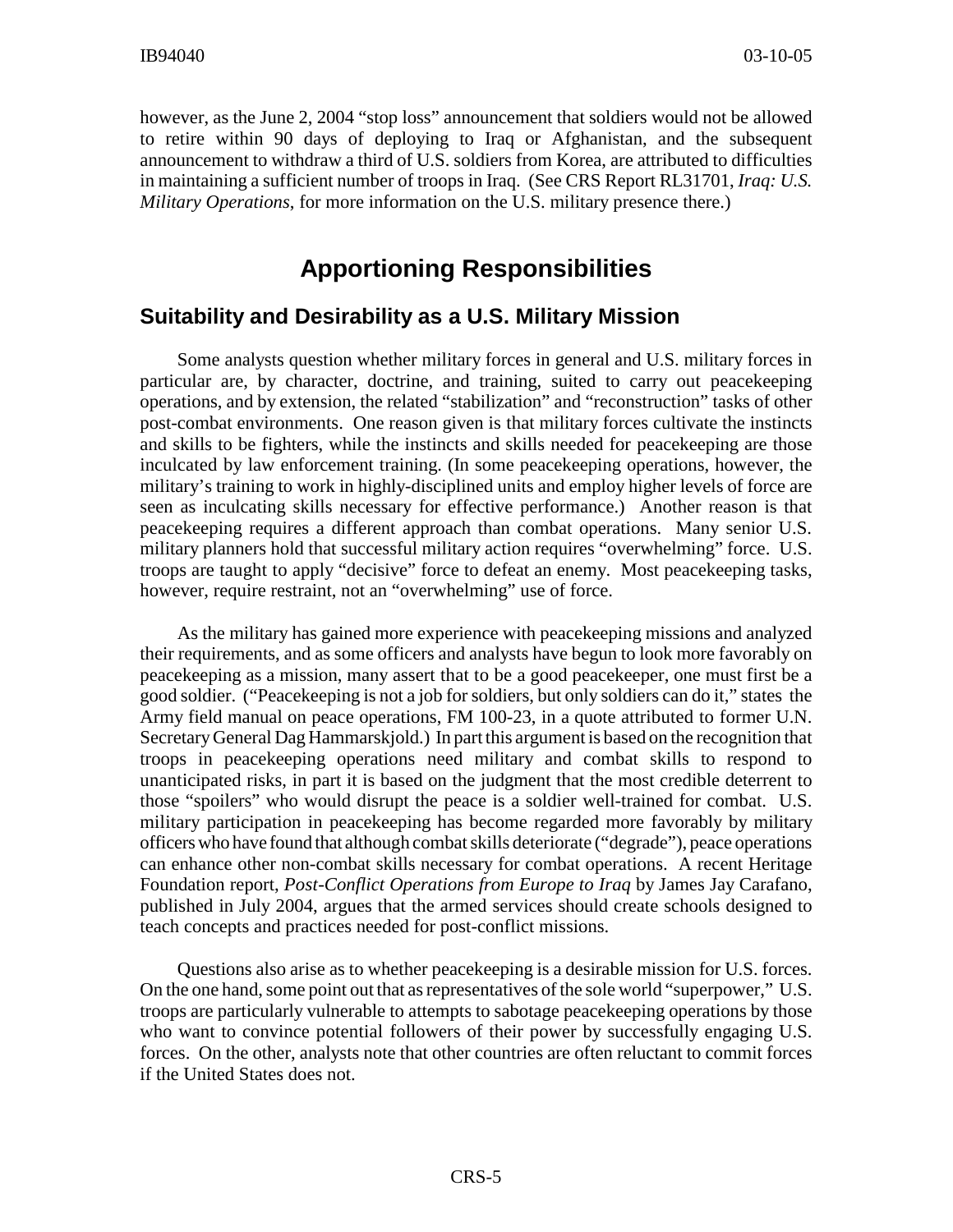**Debate over U.S. Military Involvement in Nation-Building.** In the wake of U.S. military action in Iraq, the question of continued U.S. military involvement has been framed in terms of whether the U.S. military should do "nation-building." Like peacekeeping, nation-building is not a precise term, but rather one that is used for both a concept and a variety of activities. On one level, nation-building is used to refer to the concept of creating (or a decision to create) a democratic state, often in a post-conflict situation. The term is also used, however, to refer to any of the range of activities that militaries or civilians undertake to advance that goal. (A recent RAND report, *America's Role in Nation-Building from Germany to Iraq*, uses the term to encompass the full range of activities undertaken by the United States, including by its military forces, in operations that have been variously known as an occupation, peacekeeping, peace enforcement, stabilization, and reconstruction.)

As most often used when referring to the U.S. military, nation-building refers to a range of activities to assist civilians beyond providing security and humanitarian aid in emergency situations. These can include projects such as the repair, maintenance, or construction of economic infrastructure, such as roads, schools, electric grids, and heavy industrial facilities, and of health infrastructure, such as clinics and hospitals, and water and sewage facilities. They can also include the provision of a variety of services, such as medical services to refugee and impoverished populations, and training and assistance to police, the military, the judiciary, and prison officials as well as other civil administrators.

During the early to mid-1990s, the U.S. military was involved in several peacekeeping operations with significant nation-building components, especially Somalia and Haiti. In Somalia, besides assisting in the delivery of humanitarian aid, the U.S. led-UNITAF was engaged in road and bridge building, well-digging, and the establishment of schools and hospitals. In Haiti, in the absence of civilian personnel, the U.S. military became involved in revamping the police, judicial, and prison systems as part of their primary task of establishing security. These two experiences, which are often regarded as failed or at best inconclusive experiments, stigmatized peacekeeping and nation-building for many Members as an inefficient use of military resources.

Nevertheless, some policymakers and analysts assert the need for military involvement in such tasks, particularly in the absence of other personnel able to undertake such in the immediate aftermath of major combat. Nation-building tasks are often viewed as essential elements in stabilizing post-conflict situations because they provide the physical and organizations infrastructure populations need to help re-establish normal lives. Such activities are also viewed as enhancing the legitimacy and extending the presence of weak central governments as they try to assert control in such situations, and as reassuring local populations of the friendly intent of foreign military forces. Sometimes, involvement in such activities may enable armed forces to make more informed judgments about the security situation in an area. Some analysts view U.S. military nation-building as an essential element in the U.S. toolkit to respond to the 9/11 Commission's recommendation (p. 367) to use all elements of national power "to keep possible terrorists insecure and on the run..."

In immediate post-conflict situations, or extremely dangerous environments, military forces may be the only personnel available to perform such tasks. In hostile environments, armed forces may be needed to provide security for relief workers providing such assistance. (A Heritage Foundation analyst argues that basic post-conflict tasks, such as providing security and related logistics for the reestablishment of civilian government and authority,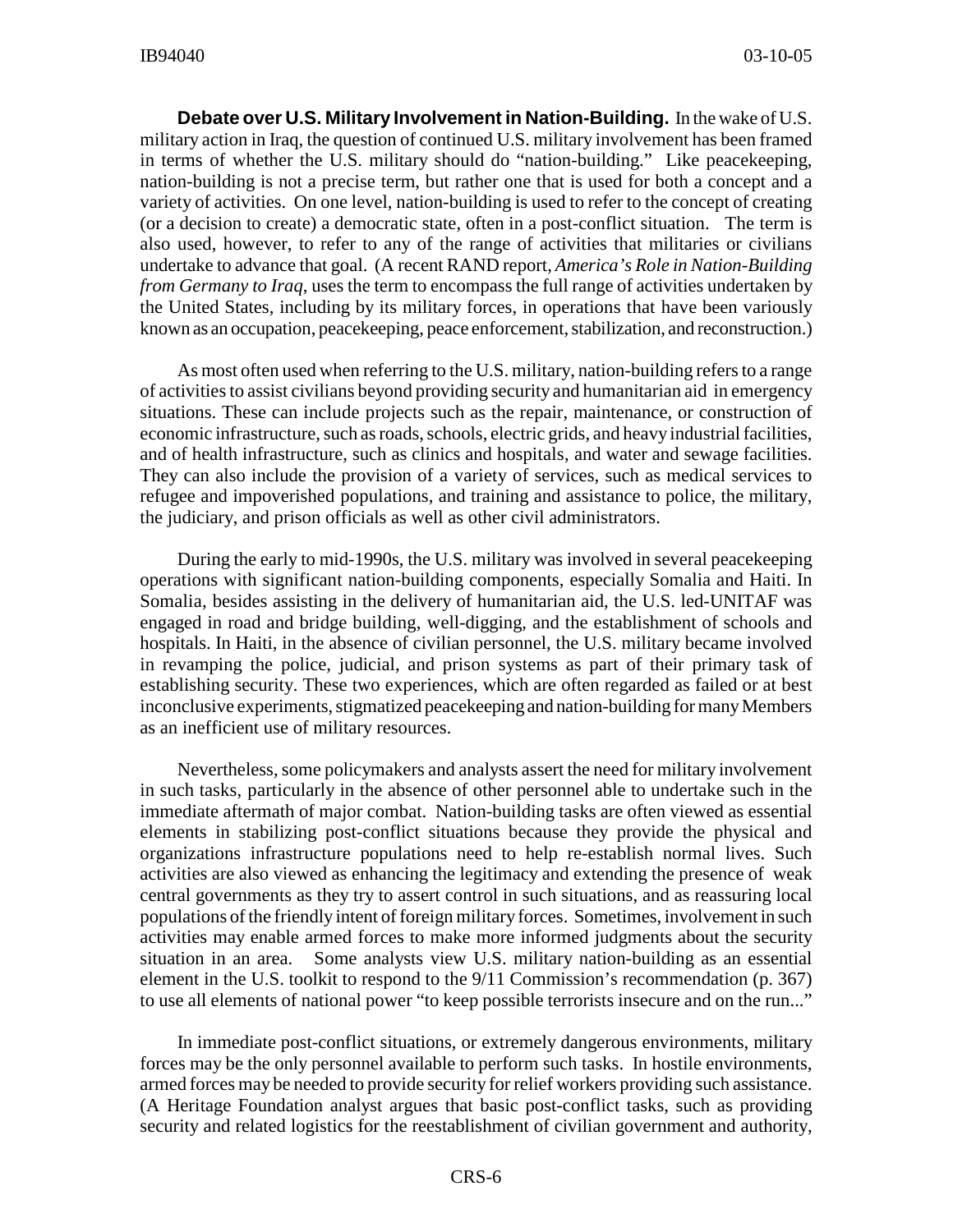must be done by the military, although he argues against the use of the U.S. military for peacekeeping, and broader "nation-building" tasks. See *Post Conflict and Culture: Changing America's Military for 21st Century Missions,* October 22, 2003, available through [http://www.heritage.org].)

In less problematic circumstances, however, some argue that the use of the military for such tasks can be detrimental to humanitarian and reconstruction tasks. Such critics feel that the use of troops for such purposes can detract from a sense of returning normality and establishment of civilian control. Where military and civilians are delivering assistance in the same areas, some civilians feel that the military presence confuses the civilian role, and makes them targets of armed opponents. In Afghanistan, humanitarian groups have charged that U.S. soldiers were endangering their workers by wearing civilian dress while undertaking humanitarian activities; some have viewed the U.S. military as "inadequately prepared" for its rural reconstruction efforts there. (*Combat role strains relations between America's military and its NGOs*. Humanitarian Affairs Review. Summer 2003, p. 29). Many have urged that the U.S. military not undertake such projects in Iraq.

#### **Proposals to Improve Civilian Capabilities**

Several proposals to build civilian capabilities to perform nation-building tasks, especially rule of law tasks, in peacekeeping operations have been advanced. Among the arguments made in their favor are that they could relieve stress on military forces. Three such bills were introduced in the second session of the  $108<sup>th</sup>$  Congress. Even though none was passed, some of the proposed ideas were taken into consideration in the State Department's establishment, in July 2004, of a new Office of the Coordinator for Reconstruction and Stabilization (S/CRS). S/CRS' function is to develop proposals and mechanisms to enhance civilian capabilities, and to improve inter-agency coordination in planning and conduction stabilization and reconstruction operations. (For further details on S/CRS, see CRS Report RS22031, *Peacekeeping and Post-Conflict Capabilities: The State Department's Office for Reconstruction and Stabilization*.) The Defense Science Board Summer 2004 report supported the development of civilian capabilities.

The Bush Administration has presented the  $109<sup>th</sup>$  Congress with two funding requests for S/CRS and related projects. In the February FY2005 supplemental appropriations request, it has asked for \$17.2 million for S/CRS operations. Of this, \$9.4 million is for the initial stand-up costs of the office. According to the request, this sum is intended to cover salaries of an initial staff of 45 and support costs (including information technology), and funding for planning, studies, and services, as well as the creation of a database of U.S. government capabilities and of communications software that would allow U.S. government agencies to share information among HQ personnel and those serving abroad in remote locations. The other \$7.8 million is requested for the development of a rapid response cadre of State Department personnel and for the design of a training program and civil-military exercises for them. The FY2006 budget request (see below) asks for funds to establish the cadre.

The Bush Administration's FY2006 budget request includes \$24.1 million for the S/CRS operations, including the creation of 54 new positions in the office and the establishment of a 100-person "ready-response" cadre within the Department of State. The unit's members would be selected from the foreign service and civil service personnel and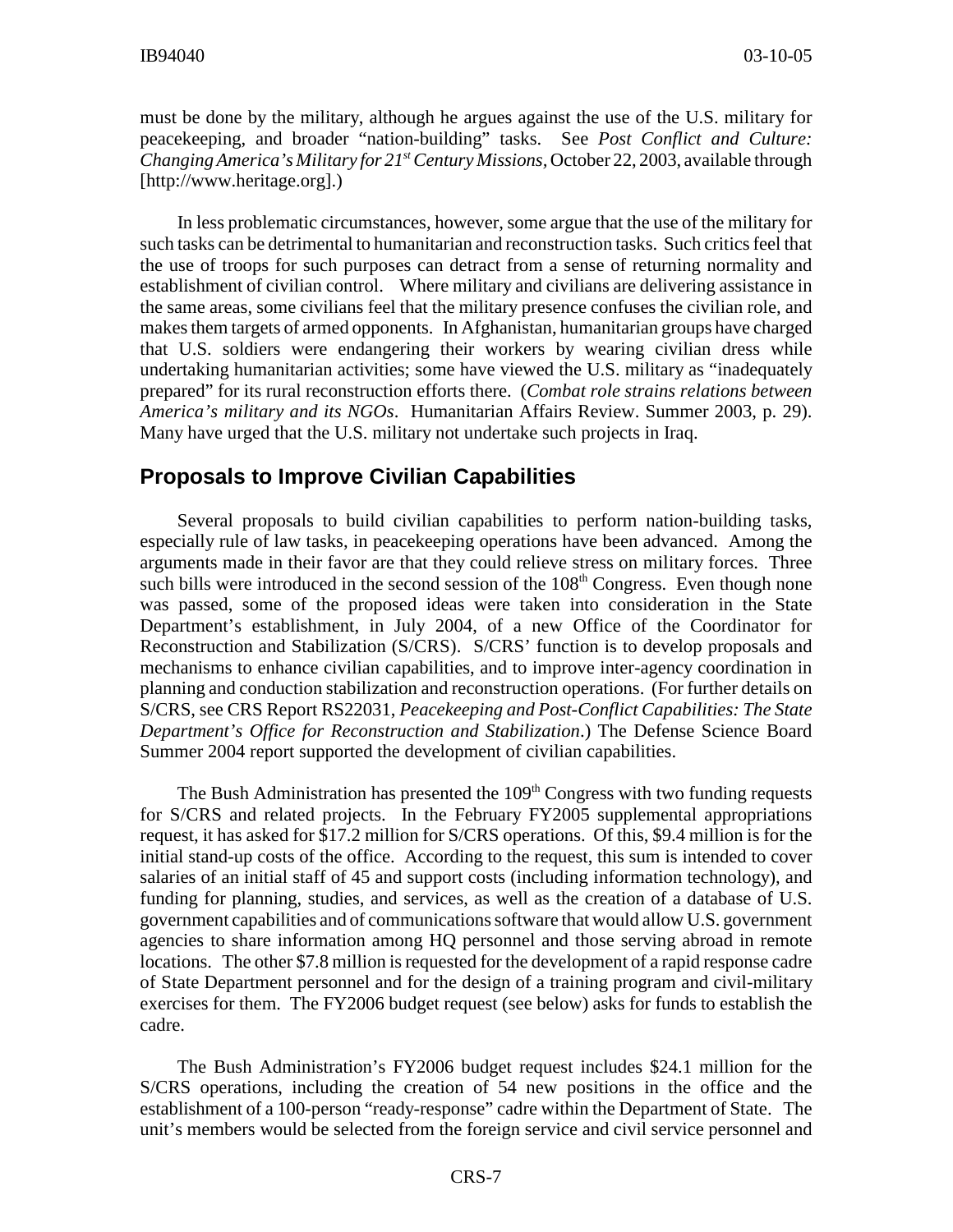would be specially trained for post-conflict response missions. Once trained, members would continue to serve in positions in regional and function bureaus, but would be available for deployment as "first responders" when an intervention occurs.

In addition, the Administration asks for the creation in FY2006 of a \$100 million for a no-year contingency Conflict Response Fund that would be administered by S/CRS and could be used "to prevent or respond to conflict or civil strife in foreign countries or regions, or to enable transition from such strife." This amount has been requested several times previously in annual budget and supplemental appropriations requests. As outlined under the current proposal, the Secretary of State could use the Conflict Response Fund "to prevent or respond to conflict or civil strife in foreign countries or regions" or to facilitate the transition from such strife. Under legislative authority it proposes, the Administration seeks an exceptional degree of flexibility for the fund. Its proposed legislative language would not only exempt the application of any restriction in law for the use of the Conflict Response Fund, but also would permit the use of additional resources for countries receiving support from the Fund without regard to restrictions elsewhere in legislation.

#### **Proposals to Improve Other Nations' Capabilities**

The Bush Administration proposed a five-year, multilateral Global Peace Operations Initiative (GPOI), to prepare other, largely African, nations to participate in peacekeeping operations. GPOI's primary goal is to train and equip some 75,000 military forces, and to develop gendarme forces (also known constabulary police, i.e., police with military skills) to participate in peacekeeping operations. The Administration estimated the U.S. cost at \$661 million from FY2005-FY2009. For 2005, Congress appropriated some \$100 million for GPOI in the Consolidated Appropriations Act (H.R. 4818/P.L. 108-447). Section 117 of Section J of the act provided authority for the transfer of \$80 million from DOD to the State Department, which according to DOD officials is to be used for GPOI. An earlier section of the bill (Division D) contains \$20 million in State Department funding for the program. The Bush Administration has requested \$114 million in State Department funding for GPOI in GY2006. (For more information, see CRS Report RL32773: *The Global Peace Operations Initiative: Background and Issues for Congress*.)

## **Military Capabilities Issue: Readiness vs. Adequacy**

Congressional debate over U.S. military capabilities to perform peacekeeping operations has taken two different forms. During the 1990s, critics of the commitment of U.S. military personnel to peacekeeping operations drove the readiness debate. As the U.S. military was increasingly called upon to perform peacekeeping and other non-combat missions — at the same time as it was downsized significantly — many Members questioned whether U.S. military forces could perform their "core" war-fighting mission to protect U.S. vital interests if they engaged extensively in other activities. Opponents of such commitments, particularly in areas they regarded as irrelevant to key U.S. interests, argued that they impaired the military's capability or "readiness" to defend the nation. Today, those who view peacekeeping operations as a necessary, albeit not primary, role for U.S. armed forces, particularly the Army, have reframed the debate, arguing that the U.S. military should be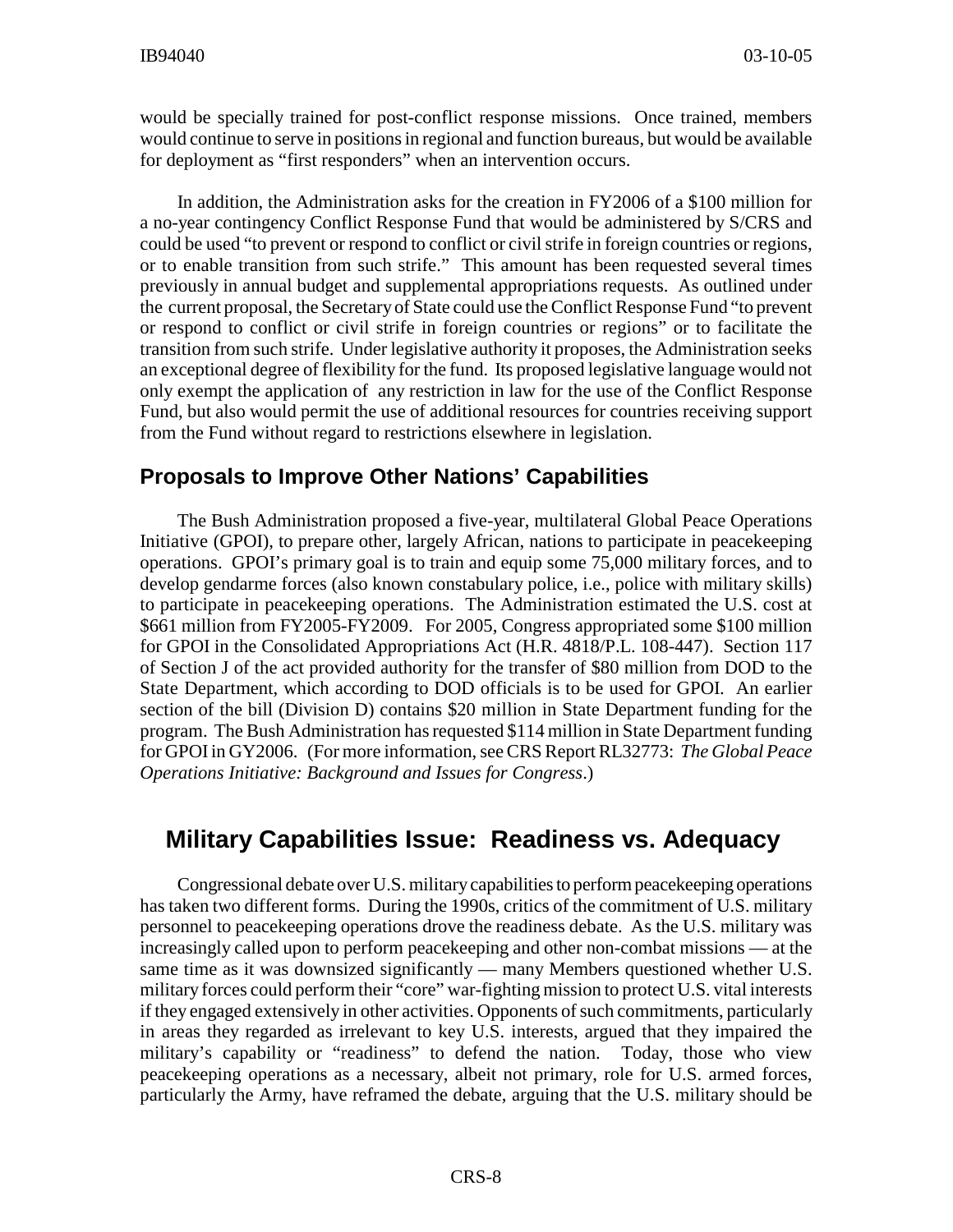adequately structured and sized to perform such operations without putting undue stress on individual soldiers and units.

## **The Readiness Debate**

There is some difference of opinion concerning the importance of readiness, which was always a subjective and ambiguous concept. Peacekeeping (and all other operations other than war) is directly related to the readiness problem, if viewed strictly in terms of the readiness ratings that are calculated periodically. That is because the standards that are used to measure "readiness" only measure the military's combat preparedness; that is, its ability to fight and win wars. These standards measure the availability of a unit's personnel, the state of a unit's equipment, and the performance of a unit's members on tests of their wartime skills. When the military deploys large numbers of personnel to peacekeeping operations, scores on these measures can decline, as they did in the latter half of the 1990s.

There were a variety of reasons for such declines, some of which were addressed by changes in military practices. First, military personnel cannot continue to practice all their combat skills when participating in peace operations; second, the U.S. military has been deployed for peacekeeping operations at the same time that the size of the force, particularly the army, has been reduced substantially; third, funds for training and equipment have been diverted in the past to fund peacekeeping operations; and fourth, units were disrupted by the deployment of an individual or a small number of individuals to a peacekeeping operation.

(Whether a potential or actual "degradation" of readiness ratings is important depends on one's perspective on the utility of readiness measures. Those who believe that peacekeeping and related operations are significant missions and important to U.S. national security have argued that readiness standards should also measure, or otherwise account for, performance of peacekeeping tasks.)

If one looked at the larger "readiness" problem of the 1990s and early 2000s, that is the perception that U.S. military personnel were overworked, that military equipment was in poor shape, that there were rampant shortages of spare parts, and that the military could not recruit and retain needed personnel, the relationship of peacekeeping to readiness was less pronounced, according to some analysts. Some have argued that the readiness problem was exaggerated or non-existent, given the successful combat performances of U.S. troops in Afghanistan in 2001 and in Iraq in 2003. Others have argued that peacekeeping was responsible to some extent for this larger readiness problem, but there were many contributing factors, such as the strong economy and the advanced age of equipment and spare parts. The area in which peacekeeping most affected readiness are the stresses that frequent deployments placed on certain troops, measured through the increases in operational tempo (optempo), i.e., the pace of a unit's activities and personnel tempo (perstempo), i.e., the rate of deployments.

## **Assessing and Adjusting for the Effects of Peacekeeping and Related Operations on Military Forces**

The military's ability to perform peacekeeping operations while retaining its preparedness to fight wars depends on several factors. Most salient among them are the size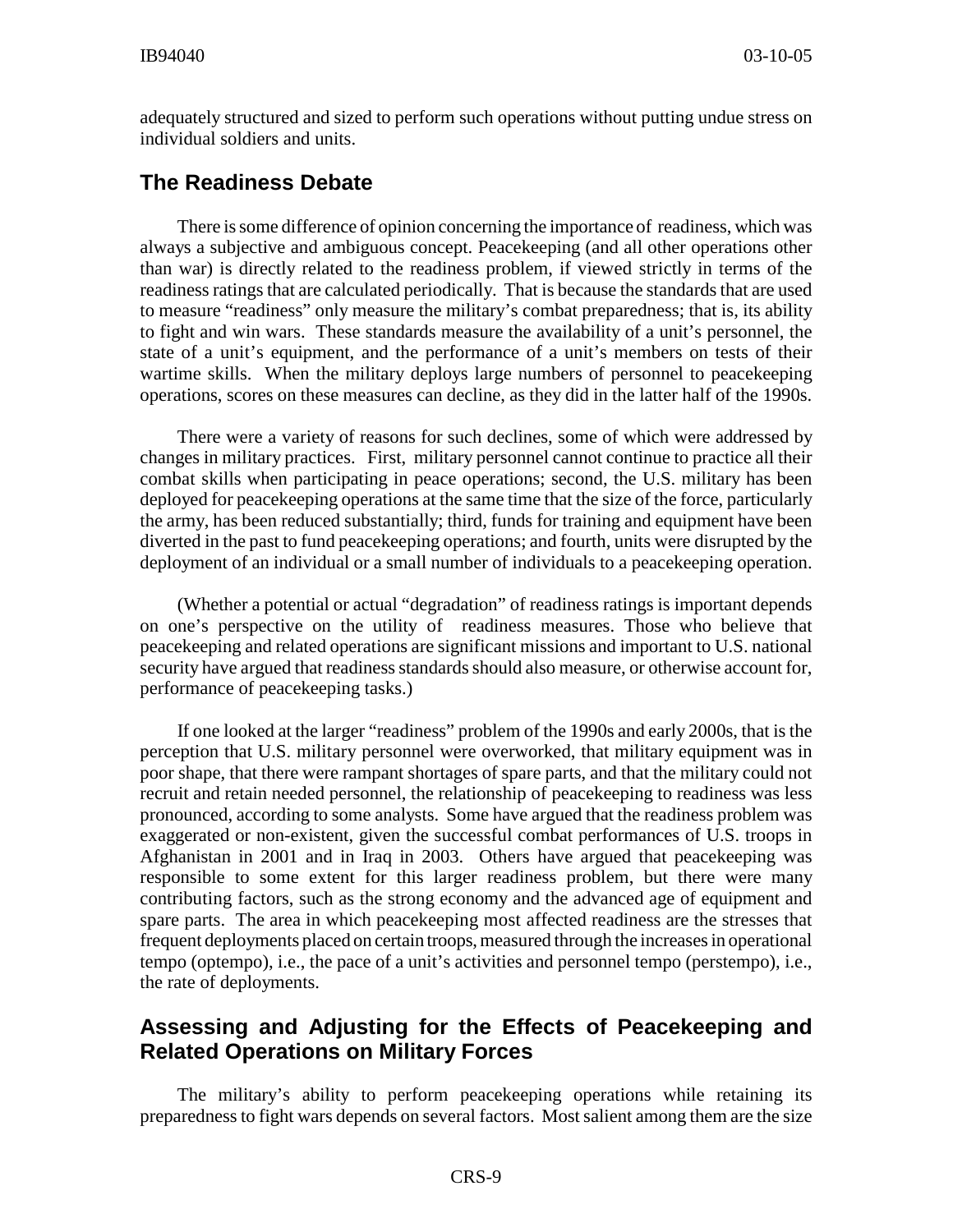of the force, the numbers of troops devoted to specific tasks (force structure), the size, length, and frequency of deployments (operational tempo), and opportunities for training in combat skills while deployed on peacekeeping and related operations.

**Deployment Strains.** The increased "optempo" demanded by peacekeeping takes time from necessary maintenance, repairs, and combat training, and can shorten the useful life of equipment. The "perstempo" problem is regarded as particularly severe for the Army. For several years, the Army was deploying the same units over and over to peacekeeping operations, and the pace of deployment was viewed as too demanding, affecting morale by keeping personnel away from families for too long, and, some argue, affecting recruitment. In one of the first publicly-available studies of peacekeeping stresses, in March 1995 the GAO reported (GAO/NSIAD-95-51) that increased deployments due to peacekeeping together with reduced force structure taxed certain Navy and Marine Corps units, and "heavily"stressed certain Army support forces (such as quartermaster and transportation units) and specialized Air Force aircraft critical to the early stages of an major regional contingency (MRC) to an extent that could endanger DOD's ability to respond quickly to an MRC. A July 2000 GAO report (GAO/NSIAD-00-164) found shortages in forces needed for contingency operations, including active-duty civil affairs personnel, Navy/Marine Corps land-based EA-6B squadrons, fully- trained and available Air Force AWACS aircraft crews, and fully-trained U-2 pilots.

The Army has taken steps to deal with some of its problems by the realignment and better management of its resources, as has the Air Force. In recent years, the army addressed perstempo strains by limiting deployments to six months (although this was overridden by deployments to Iraq), and including national guard and reserve units among those on the roster to serve in the Balkans, thus attempting to reduce the optempo of combat duty units. The Air Force, beginning in 1999, established Air Expeditionary Units to deploy under a predictable rotation system. In some cases, however, these solutions may generate other problems. For instance, the Army's attempts to relieve the stresses of frequent deployments on its active forces by instead deploying reservists may have, some analysts worry, affected Guard and Reserve personnel recruitment and retention. (See section on the use of reserves, below.) Some analysts suggest, however, that continued improvements in resource management could ease stresses. Others prefer to change force size or structure.

## **Force Adjustments for Peacekeeping and Related Operations**

The appropriate size and structure for the military depends largely on the types of wars that it is expected to fight and the range of missions that it is expected to perform. A decade and a half after the end of the Cold War, U.S. policymakers are still debating how best to define the future threats to U.S. security and the appropriate configuration of U.S. military force to counter them. Since the early 1990s, many defense analysts, military officers, and policymakers have questioned whether the military, especially the Army, is appropriately sized and structured to perform all the tasks assigned to it. As the deployment strains, noted in the GAO reports cited above, became evident, many Members have argued that the U.S. military is too small and too stretched to take on peacekeeping operations. In response, some urged that the United States reduce or eliminate such missions, others urged changes in the force to better accommodate peacekeeping missions. The Iraq occupation has intensified this debate. (See the Heritage Foundation's *Reducing the Stress on an Overstretched Force* by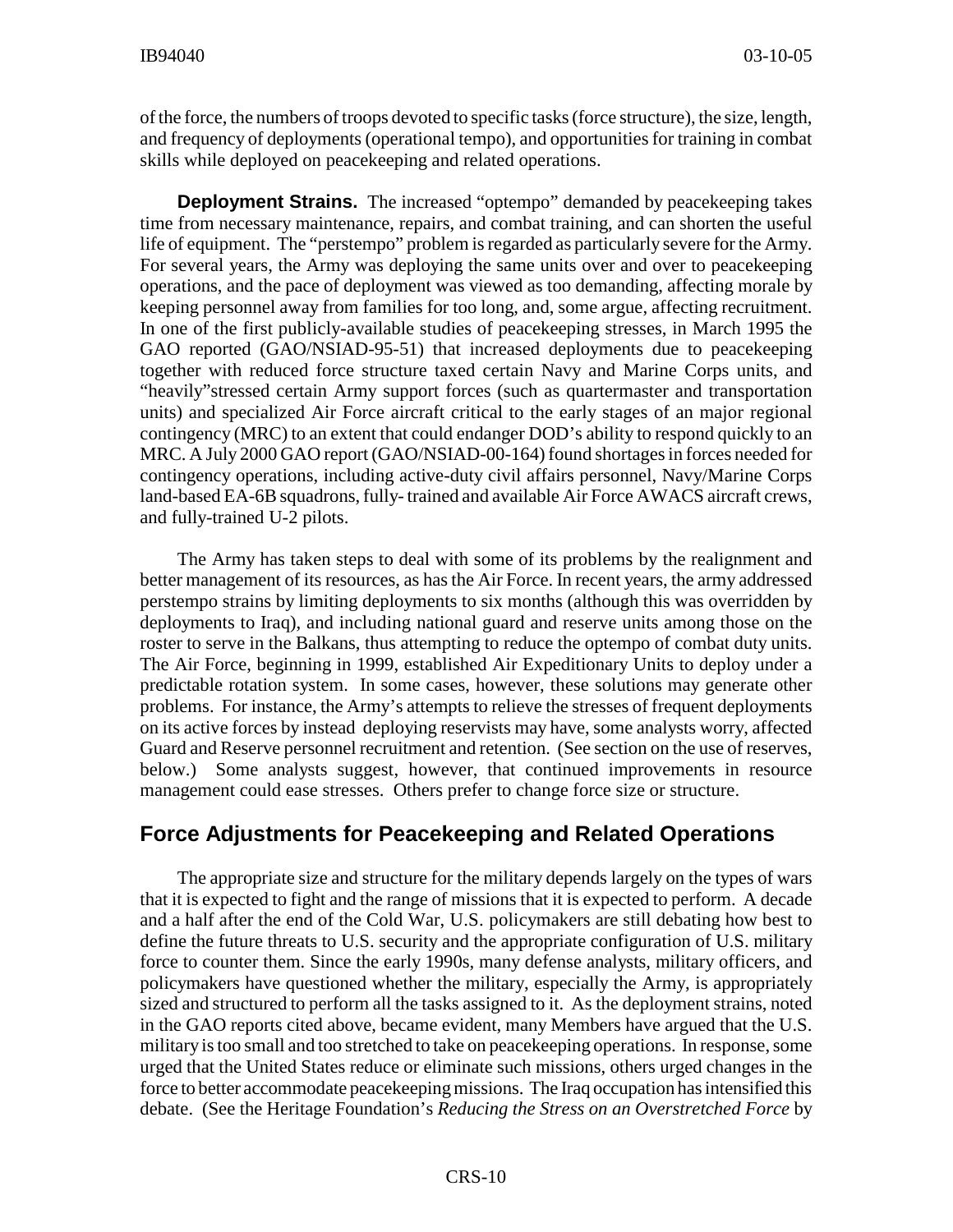Jack Spencer, August 1, 2003, arguing for the more effective use of uniformed personnel and a reduction of peacekeeping commitments before increasing the number of U.S. troops.)

**Increasing Use of Reserves in Peacekeeping and Related Operations.** Over the past decade, but especially since 9/11, the U.S. military has increasingly called upon Army, Air Force, and Navy reserve forces and National Guardsmen for peacekeeping and related operations. (These forces are known collectively as "the reserve," "reservists," and "the reserve component.") These deployments have raised issues regarding the appropriate division of labor between active and reserve forces, and the extent to which reserve forces can be used without jeopardizing their ability to recruit and retain qualified personnel.

Until the call-ups for Iraq, the increasing use of involuntary call-ups of reservists for peacekeeping operations was considered a desirable trend by many analysts. These call-ups were necessary to deploy adequate numbers of personnel with specialized skills required in post-conflict operations and to relieve over-taxed active duty combat personnel. In 2000, the Reserve Component began taking over operations in the Balkans: Guardsmen assumed leadership roles in U.S. contingents and Army reservists and guardsmen comprised a large part of the Balkan contingents. (National Guard generals commanded the U.S. Bosnia SFOR contingent for its last four years beginning in October 2000, and a National Guard general was appointed commander of the U.S. KFOR contingent in March 2003.) A December 2002 report from the Office of the Assistant Secretary of Defense for Reserve Affairs, *Review of Reserve Component Contributions to National Defense*, recommended that reserve components could "assume a larger role in peacekeeping operations" and "shoulder a greater load" in the transitional and final stages of "smaller-scale contingency" operations. The National Guard also provides the battalions that perform peacekeeping duties in the Sinai. Beginning with the call-ups in 2003 for duty in Iraq, on top of the post-September 11, 2001 call-ups for homeland defense, many policymakers perceive that the reserves have been too stretched to remain viable if they continue to be deployed at current rates.

The potential effect of repeated mobilizations on recruitment and retention has been a longstanding area of concern, even before the post-September 11, 2001 call-ups. The callups for duty related to homeland security, Afghanistan, and Iraq, and the extension of the tours of reservists in Iraq to one year, announced in the fall of 2003, has intensified concerns. In July 2003, Secretary of Defense Rumsfeld directed a "rebalancing" of active and reserve forces in order to reduce reliance on the reserve component during the first 15 days of a "rapid response operation" and to limit reserve mobilization, especially for high demand units, to once every six years. (See section on Current Army Restructuring, below.)

**Debate Over Force Size.** Concerns that the United States does not have sufficient military forces to maintain a presence in Iraq and Afghanistan over the next year has given new prominence to the issue of force size. The size of the U.S. military is controversial in large part because the basic cost of each additional soldier is high, averaging some \$100,000 per year for an active duty troop, according to a CBO estimate. Since the mid-1990s, some policymakers and military experts have suggested that 520,000 to 540,000 troops would be an appropriate size for the Army if it were to prevail in the scenario involving two major theater wars which was then the standard for sizing force structure and also to engage in peacekeeping missions. (For the 14 years after the end of the Vietnam War in 1975 through the year of the end of the Cold War in 1989, the Army had averaged some 778,000, with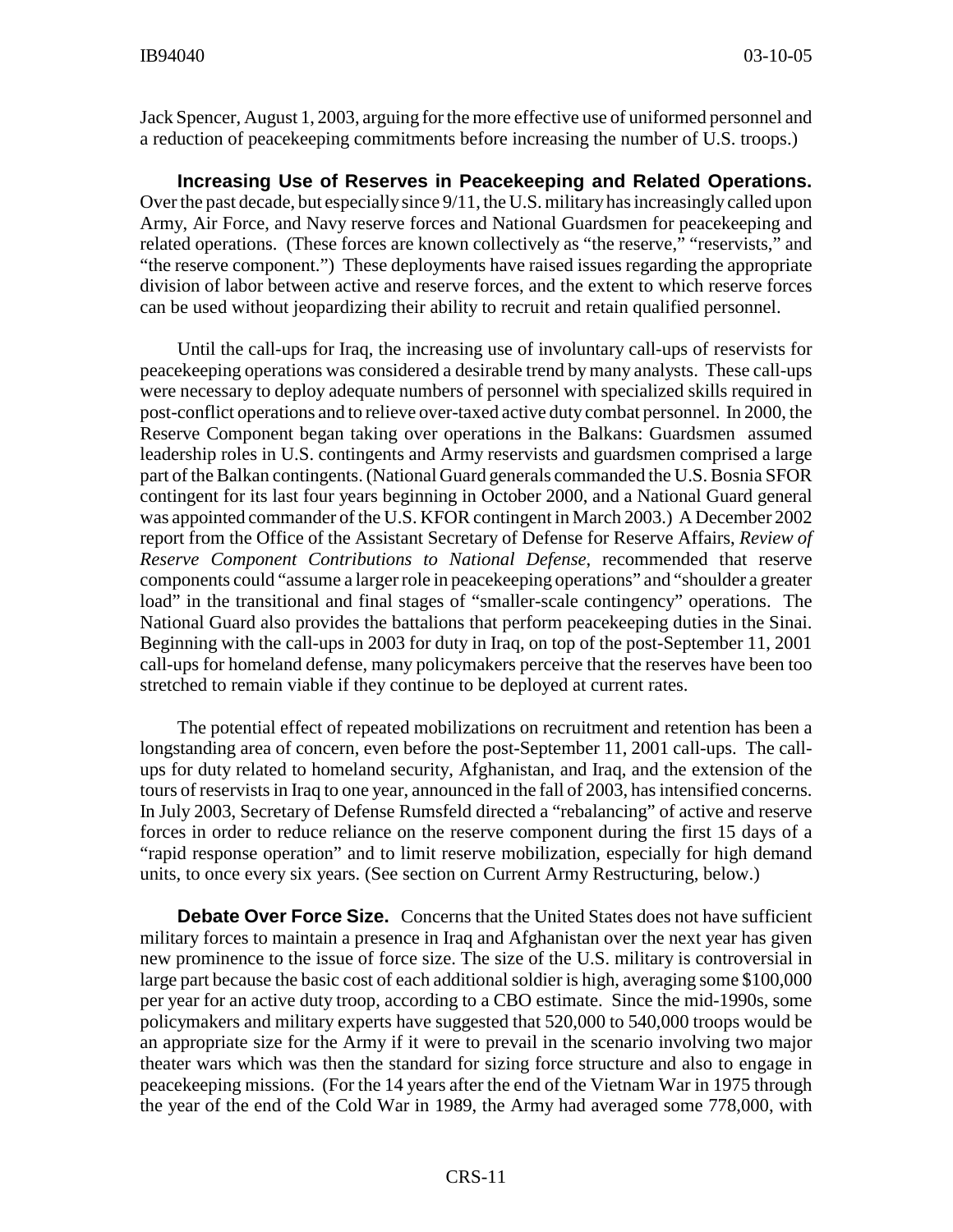fluctuations.) Other policymakers would prefer further cuts in personnel in order to conserve funds for modernizing equipment and weapons systems.

 On November 6, 2003, retired Lt. Gen. Theodore G. Stoup Jr., a vice president of the Association of the United States Army (AUSA), testified before the House Armed Services Committee that the active army should be increased by some 40,000 over the next few years. In the November 2003 edition of AUSA's Army Magazine, retired General Frederick J. Kroesen argued that the Army should add 100,000 troops: 50,000 "to spell the overworked, overcommitted aviation, military police, engineer, signal, medical, special operations forces and other high demand units," and 50,000 to train replacements. On January 28, 2004, Secretary of State Rumsfeld invoked emergency powers to authorize the Army to increase temporarily by 30,000.

The conference version of the DOD authorization bill for FY2005 (H.Rept. 108-767 for H.R. 4200/P.L. 108-375) authorized the Army to increase end-strength by 20,000 (and the Marine Corps by 3,000) for FY2005 and approved increases of 10,000 for the Army (and 6,000 for the Marines) through FY2009. The FY2005 DOD appropriations bill (H.R. 4613/P.L. 108-287) funded an Army end-strength of 482,400 through regular appropriations and the authorized Army end-strength FY2005 increase of 20,000 through supplemental appropriations in Title IX. According to defense analysts, the intent of funding the additional slots through appropriations is to make clear that they are intended to be temporary, not permanent, additions to the force. (For further information, see CRS Report RS21754, *Military Forces: What is the Appropriate Size for the United States?*)

**Debate over Army Force Structure and Restructuring Proposals.** Size is not the only consideration, and some would argue it is but a secondary consideration, for providing the capabilities needed for military operations and relieving stress on the armed forces. For several years, analysts have advanced proposals to restructure U.S. Army forces to increase capabilities for peacekeeping. Despite the "small-scale contingency missions" that became a staple of the 1990s and that many argued would constitute a sizable proportion of future missions, until mid-2003 the Army retained its traditional structure. This structure was built around warfighting divisions of 9,000 - 17,000 (although the number of active duty Army divisions was cut from 18 to ten during the 1990s). Divisions were divided into three brigades of combat forces, and separate units of support personnel. (Support personnel include "combat support" such as artillery, air defense artillery, engineer, military police, signal, and military intelligence, and "combat service support" such as supply, maintenance, transportation, health.) Other support forces are found "above" the division level in the Army's four corps or elsewhere in the active or reserve force.

For the most part, proposals for reform in the 1990s and early 2000s centered on an increase in the number of personnel in "low-density, high-demand" units, i.e., those most heavily taxed by peacekeeping, which are now stressed by "stability" operations in Iraq, and which to this point have been concentrated in the reserve component. For several years, many military analysts suggested that the overall force might be restructured to include more of the specialities needed for peacekeeping (which some also regard as in short supply for warfighting or war termination periods), and in units sized for peace operations. Civil affairs, psychological operations (PSYOPS), and military police units were frequently mentioned as specialties that were particularly needed in peace operations, but were in short supply in the active military. As the Army performed increasing numbers of small-scale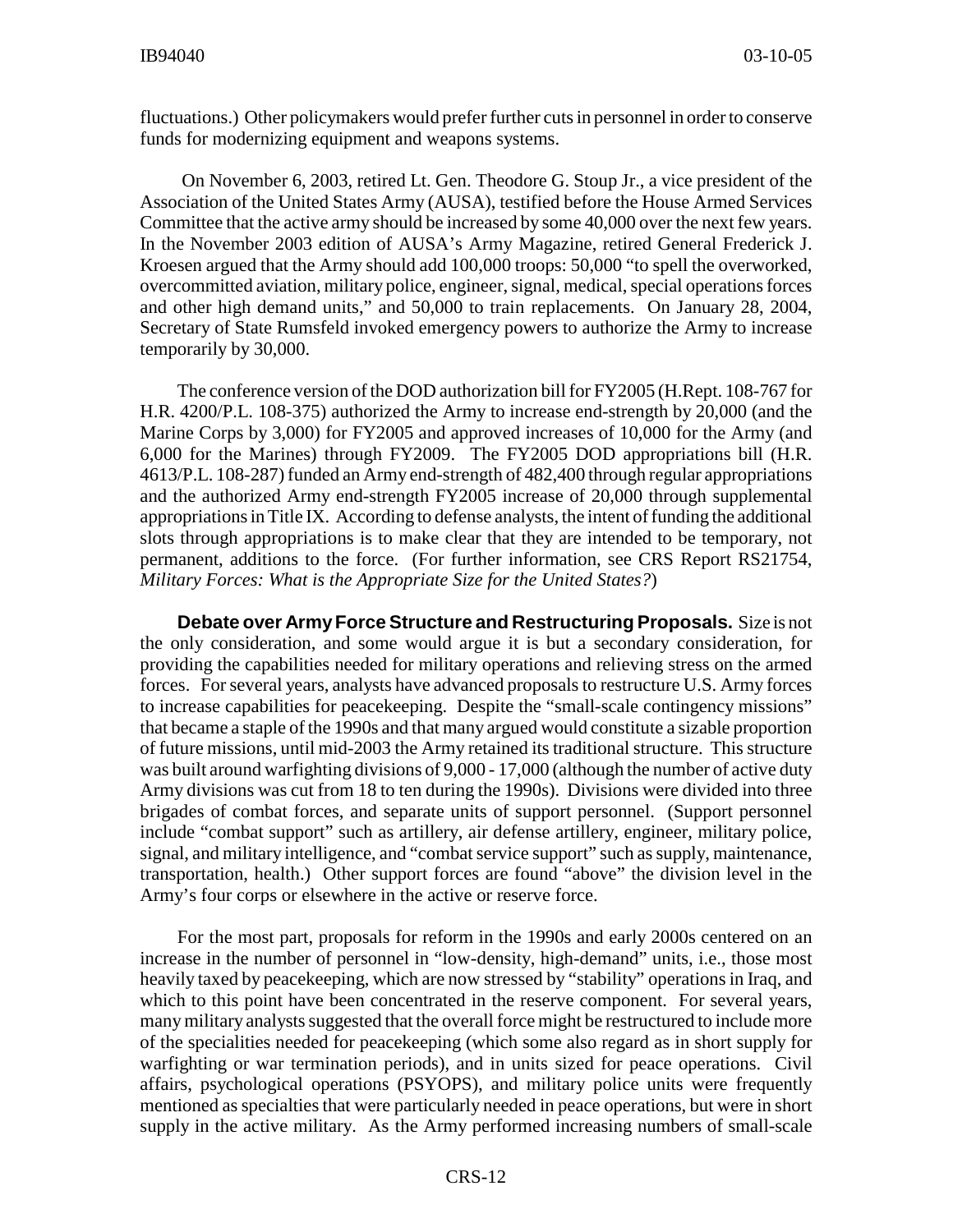contingency missions, analysts noticed that such operations were built around one or two maneuver brigades (of 2,000+ to 3,000+ troops) with command and support elements drawn from divisional HQ and elsewhere in the Army. As a result, some analysts recommended the development of "maneuver brigades that are prepared for rapid deployment and autonomous operations." (RAND, *Assessing Requirements for Peacekeeping, Humanitarian Assistance, and Disaster Relief*,1998, accessible through [http://www.rand.org] pp 133-134).

**Current Army Restructuring.** Beginning in mid-2003, the Army has undertaken a restructuring of the Army's active force and a "rebalancing" of positions between the Army active and reserve forces that eventually will involve some 100,000 positions. (Testimony of the Army Chief of Staff, General Schoomaker, before the House Armed Services Committee (HASC), January 28, 2004.) Of these, some 10,000 positions were shifted in 2003, another 20,000 were to be shifted in 2004, and 20,000 more changes were scheduled for FY2005. (Testimony of DOD Secretary Rumsfeld before the HASC, February 4, 2004.) The primary reason stated for these changes was to improve the Army's warfighting capacity. Nevertheless, the changes were also viewed as enhancing the Army's ability to carry out a broader range of missions — including peacekeeping and related stability operations, as well as homeland defense — with less stress on both the active and reserve force. The following three elements of the current restructuring reflect changes have been proposed to make forces more adept at such operations and have implications for their conduct.

1. The internal restructuring of divisions to make the Army more mobile (i.e., rapidly deployable or "expeditionary") and versatile. The Army is reconfiguring its ten divisions in order to make the brigade, instead of the division or corps, the Army's primary unit of organization for conducting combat operations. The reconfiguration incorporates into combat brigades many or all of the support services necessary to make the brigade more selfsufficient on the battlefield. At the same time, the number of combat brigades in each division increases from three to four. (The newly configured brigades are referred to as "units of action.") Some divisions may maintain additional support personnel in separate brigades to be used for "stabilization" tasks in immediate post-conflict situations. The formation of these brigades seems similar to RAND's1998 recommendation for rapidly deployable and autonomous maneuver brigades for peacekeeping (see above).

2. The increase in the active Army of high demand/low intensity support personnel in order to support this restructuring and to reduce reliance on and use of the reserve component (as discussed in the section on reserves, above). This increase involves the relocation of such positions from the reserves to the active force, as well as a reshuffling of positions within the active force. For instance, at the start of the restructuring, only one of the Army's 25 civil affairs (CA) battalions was in the active force, while the others were in the Army Reserve. (Combat battalions range in size from 600 to 900 troops, while civil affairs units are somewhat smaller.) Many CA battalions are now being moved to the active force, although the primary capability will still reside in the Reserve. Besides CA, specialities being increased in the active forces that are especially relevant to peacekeeping and related operations are military police, special operations forces, and certain engineer and transportation capabilities. (General Schoomaker, January 28, 2004 HASC testimony.) The Army is attempting to do this without increasing force size by converting certain combat positions (such as heavy artillery) and other low-demand specialities into support positions.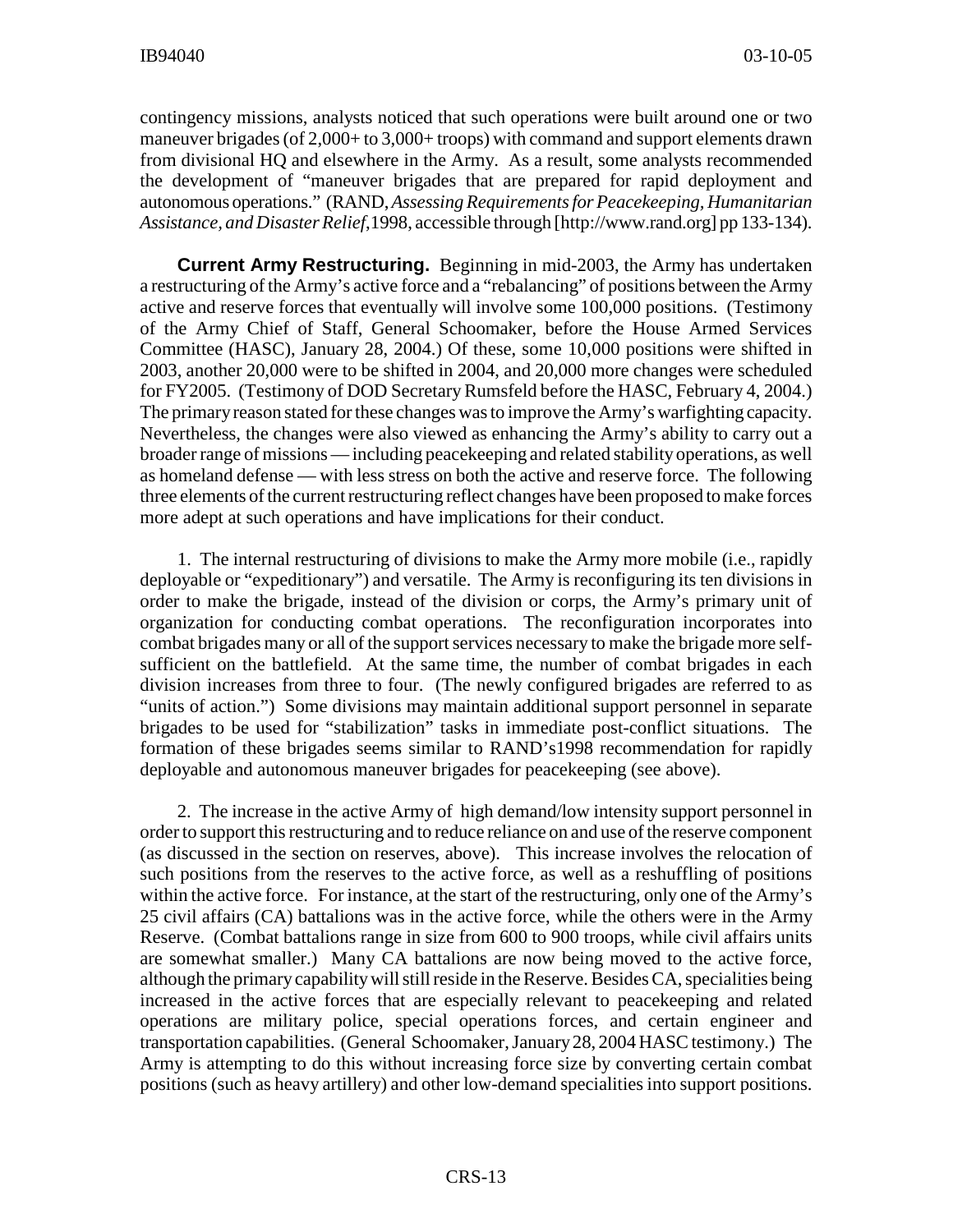3. Plans also call for the creation of a few thousand new reserve positions, including positions needed for peacekeeping and related operations, especially military police.

The effect of these changes on the Army's ability to perform functions from combat to peacekeeping and related operations is open to debate. While some criticize the reforms as short-term measures primarily geared to deal with the demands of several more years in Iraq rather than with the combat realities of future battlefields, others might look at them as insufficient if the Army is to possess the types of forces necessary to carry out peacekeeping and related stability operations as an inevitable component of its future missions.

**Defense Science Board 2004 Summer Study.** The Defense Science Board 2004 Summer Study, an unclassified version of which was released in December 2004, recommended that the Secretary of Defense direct the Services "to reshape and rebalance their forces to provide a stabilization and reconstruction capability" that would meet to the extent possible the criteria it had set forth. The Board recommended that stabilization be treated as an "explicit mission in DOD force planning and not as a lesser included case" and that stabilization and reconstruction operations "should be given more weight in planning and programming the future force..." The Board judged that the "Army is moving in the right direction with its current initiatives: instituting modularity; restructuring the force to increase military police, civil affairs, psychological operations, and other capabilities needed for S&R operations; and rebalancing capabilities between the active and reserve components." It recommended, however, that the Army should appoint a senior officer as an advocate "to ensure that S&R operations receive the same consideration for resources as other, more traditional, mission areas..." It also judged that S&R operations would benefit "if the Army can define modules of S&R capabilities well below the brigade level" and recommended that the Army experiment with "innovative concepts of task organization and solutions at the battalion and brigade level." (Quotes from pp 45-46 and 47. The document is available through the Defense Science Board website, [http://www.acq.osd.mil/dsb].

**NDU 2003 Proposal: New Stabilization and Reconstruction Commands.** The Center for Technology and National Security Policy at the National Defense University (NDU) released, in November 2003, a proposal to redesign the U.S. government's structures for planning, organizing, and carrying out stability and reconstruction operations. A major focus of *Transforming for Stabilization & Reconstruction Operations* (accessible through [http://www.ndu.edu/ctnsp/home.html]), is a proposal for greater integration of civilian and military capabilities. On the military side, this would require the creation of two new joint (i.e., composed of members from all military services) "Stabilization and Reconstruction" commands, one with two permanent HQ units located in the active-duty force, the other located in the reserves but with an active duty HQ unit. Battalion-sized units would be assigned on a rotating basis to the commands, and would be maintained at a readiness level for immediate deployment. (The study estimates the number of troops necessary for a small stabilization and reconstruction contingency operation at 5,000; for a medium-sized operation at 15,000; and for a large operation at 30,000.) The study also proposed a reorganization of military forces to consolidate specialized high demand personnel needed for such operations and to transfer some of them from reserve to active duty status. The high demand specialties the report mentioned were military police, civil affairs, construction engineering, medical, and psychological operations (psyops) personnel.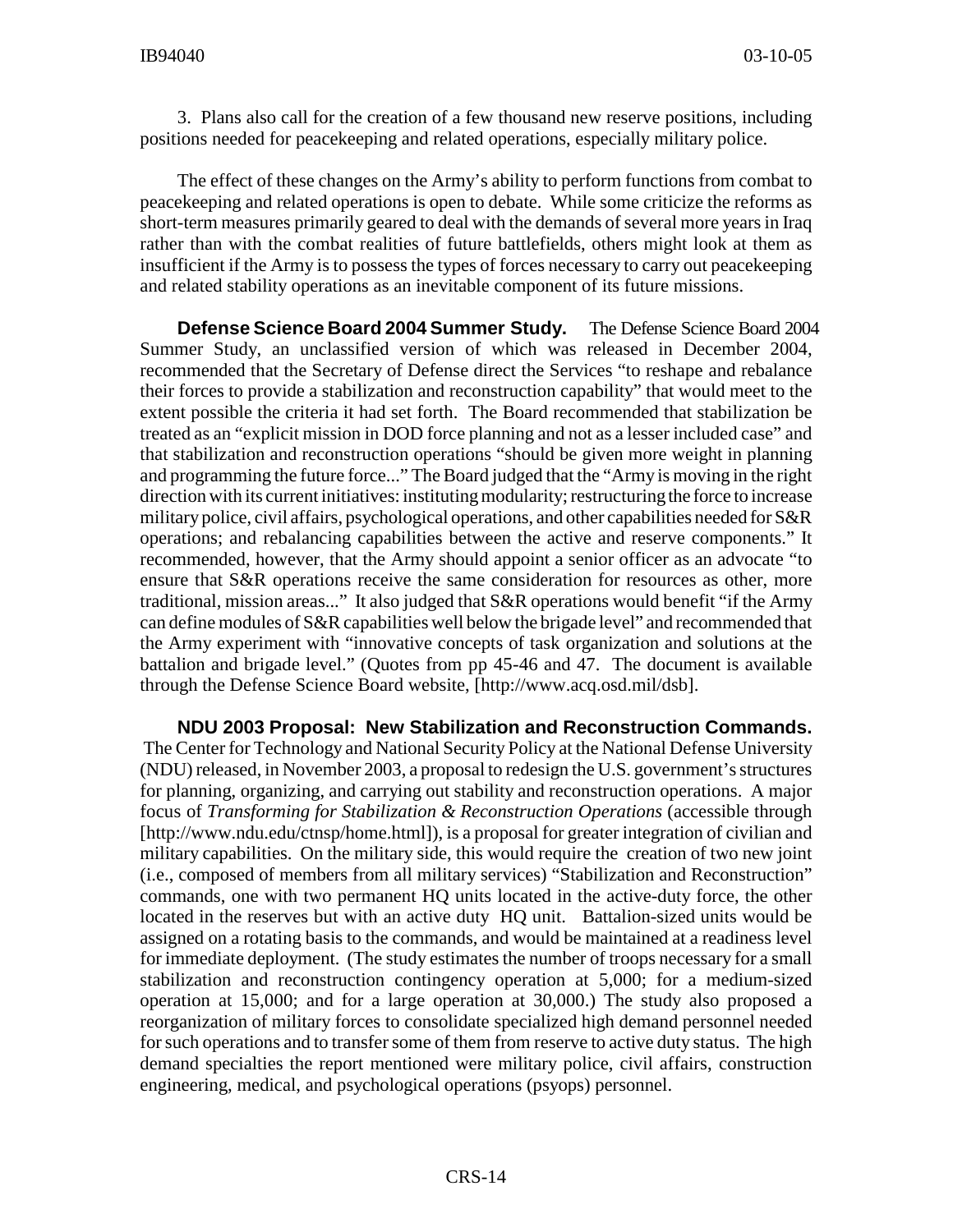**Dedicated Force Proposals Examined by CBO and the Heritage Foundation.** Options which call for dedicating troops solely to peacekeeping missions have long been considered problematic for a variety of reasons. The U.S. military has resisted the concept of dedicated peacekeeping units, fearing that they might divert resources from the rest of the force and might well become substandard as good soldiers would not choose to make a career of secondary missions. Nevertheless, the idea of creating dedicated forces within the U.S. military was examined by the CBO in 1999 (see below), and recently been revived by some who argue that the United States must remain committed for several years to peacekeeping in the Balkans and Iraq, and eventually in Afghanistan. The July 2004 Heritage Foundation report, *Post-Conflict Operations from Europe to Iraq*, argues that the United States should not only reorganize and retrain existing combat forces to better equip them to perform occupational tasks and assist other nations in improving post-conflict capabilities but also "build organizations and supporting programs [within the armed forces] specifically designed to conduct post-conflict duties." (p. 8) Another option would be to establish a separate peacekeeping force, distinct from the current military service branches, although this might prove quite costly.

In a 1999 study that some analysts find still relevant to today's choices, the Congressional Budget Office examined four hypothetical options for restructuring U.S. forces to perform peace operations with less stress. (*Making Peace While Staying Ready for War: The Challenges of U.S. Military Participation in Peace Operations,* December 1999, accessible through [http://www.cbo.gov.]) Three examined dedicating forces to such operations, at current or increased force levels. The fourth proposal, increasing the number of support personnel essential to such operations by converting an existing active-duty division into support units, resembles part of current Army restructuring. (CBO judged that this option would increase the Army's readiness for peace operations without relying on reservists and enhance the Army's capability and readiness to conduct conventional war by alleviating a shortage of support units in the active Army force. CBO calculated that while this would be costly to implement, it would save money over the long run.) Although the precise number of personnel that the Army eventually will shift into support services as part of current restructuring is not known, it may eventually equal or exceed the size of a division.